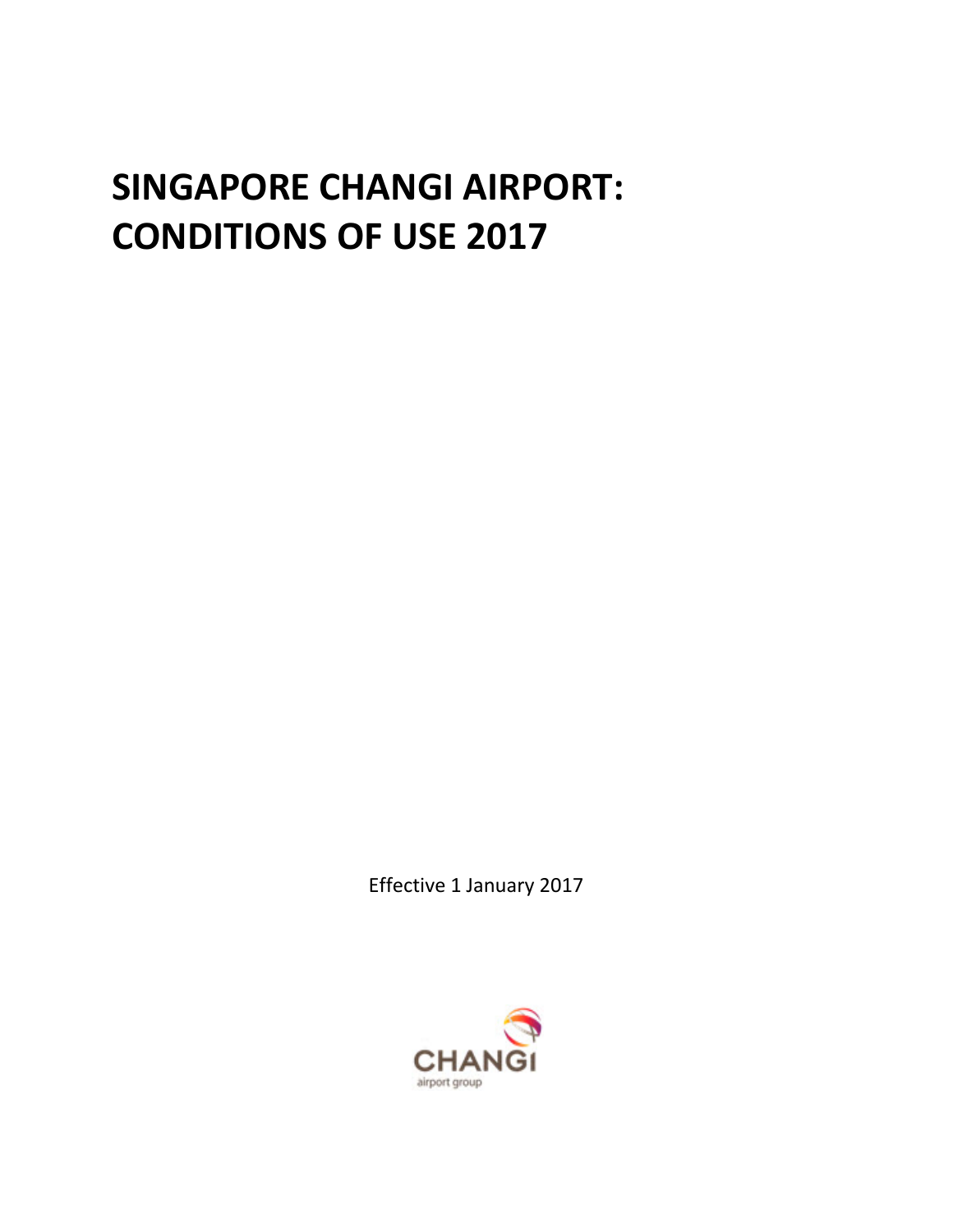# **Explanatory Notes:**

- 1. These Conditions of Use set out the terms and conditions that apply to all Users of the Airport Services and Facilities at Singapore Changi Airport. If you use our Airport Services and Facilities in any way, you agree to be bound by these Conditions.
- 2. These Conditions comprise 2 parts, namely the "**General Conditions of Use**" which apply to all Users, and the "**Specific Conditions of Occupation and Use Applicable to Operations at the Airport**" which apply to Users who operate at the Airport, including Air Carriers and Approved Ground Handling Companies.
- 3. These Conditions take effect from 1 January 2017, and supersede all previous conditions.
- 4. Subject to any contrary requirement under law, Changi Airport Group (Singapore) Pte Ltd may change, replace or waive any of these Conditions at our sole discretion.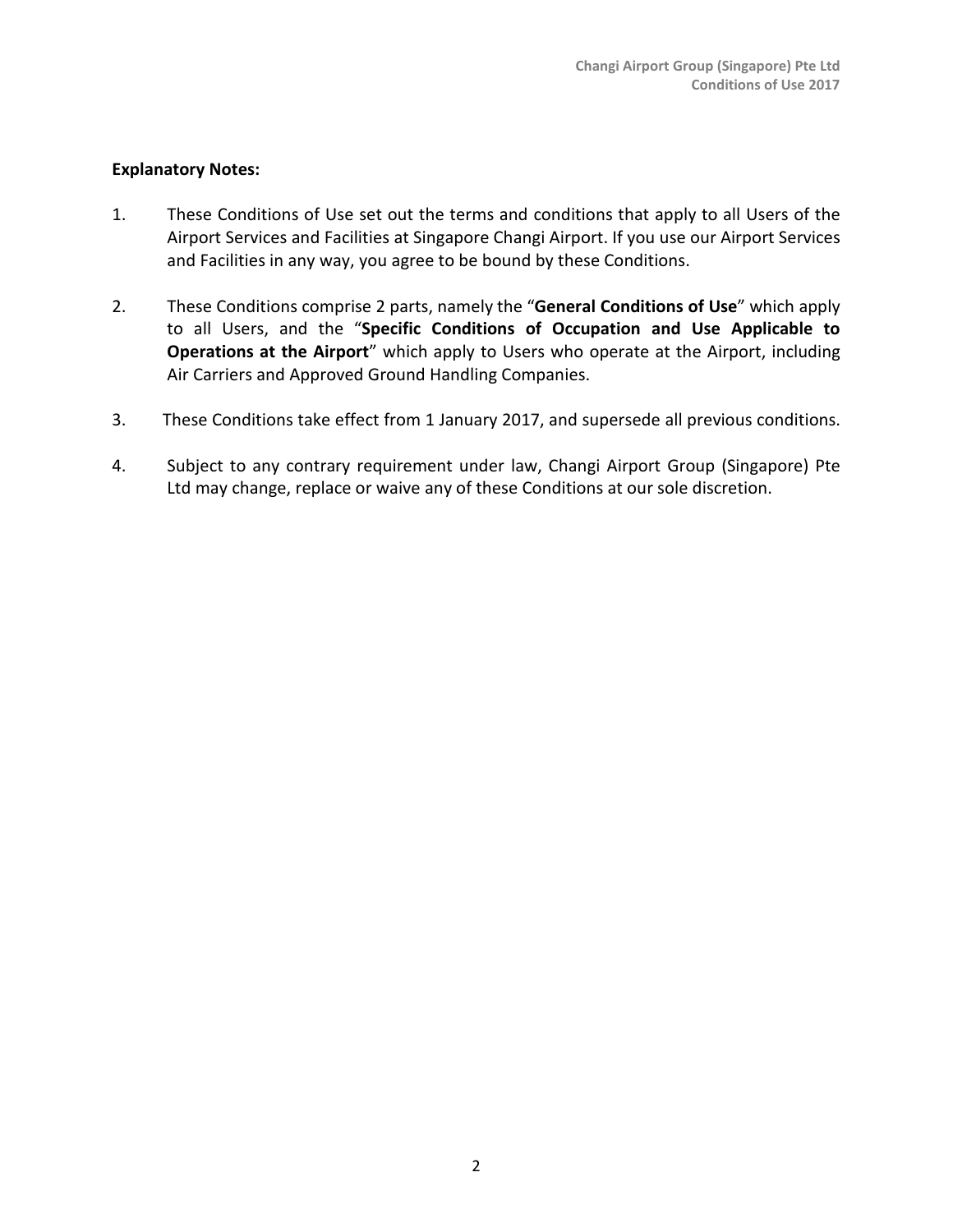# **GENERAL CONDITIONS OF USE**

#### **1. DEFINITIONS AND INTERPRETATION**

# 1.1 Definitions

In these Conditions, the following words and expressions shall have the following meaning unless the context otherwise requires:

| "Air Carrier"                               | means a person $-$                                                                                                                                                                                      |
|---------------------------------------------|---------------------------------------------------------------------------------------------------------------------------------------------------------------------------------------------------------|
|                                             | (1) performing Commercial Air Transport Operations; or                                                                                                                                                  |
|                                             | (2) who, at the material time, has the management or<br>control of any Aircraft arriving at, parked at or departing<br>from the Airport                                                                 |
|                                             | and includes the successors-in-title and assign(s) of each such<br>person.                                                                                                                              |
| "Aircraft"                                  | means a machine that can derive support in the atmosphere<br>from the reactions of the air other than reactions of the air<br>against the earth's surface.                                              |
| "Aircraft Maintenance<br>Services"          | means the services set out in Schedule 5 and performed at the<br>Airport.                                                                                                                               |
| "Airline Operators'<br>Committee"           | means the body that represents the Air Carriers in respect of<br>their operations at the Airport, including the clearance and<br>handling of Aircraft passengers, crew, baggage, cargo and<br>Aircraft. |
| "Airport"                                   | means Changi Airport as declared under the Civil Aviation<br>Authority of Singapore (Changi Airport) Notification (S293 of<br>2009) made on 30 June 2009 pursuant to the CAAS Act.                      |
| "Airport Services and<br><b>Facilities"</b> | means all or any of the following services and/or facilities at<br>the Airport $-$                                                                                                                      |
|                                             | enabling the landing and taking off of Aircraft, such as<br>(1)<br>the provision of -                                                                                                                   |
|                                             | runways, taxiways, parking aprons and parking stands<br>(a)<br>for Aircraft;                                                                                                                            |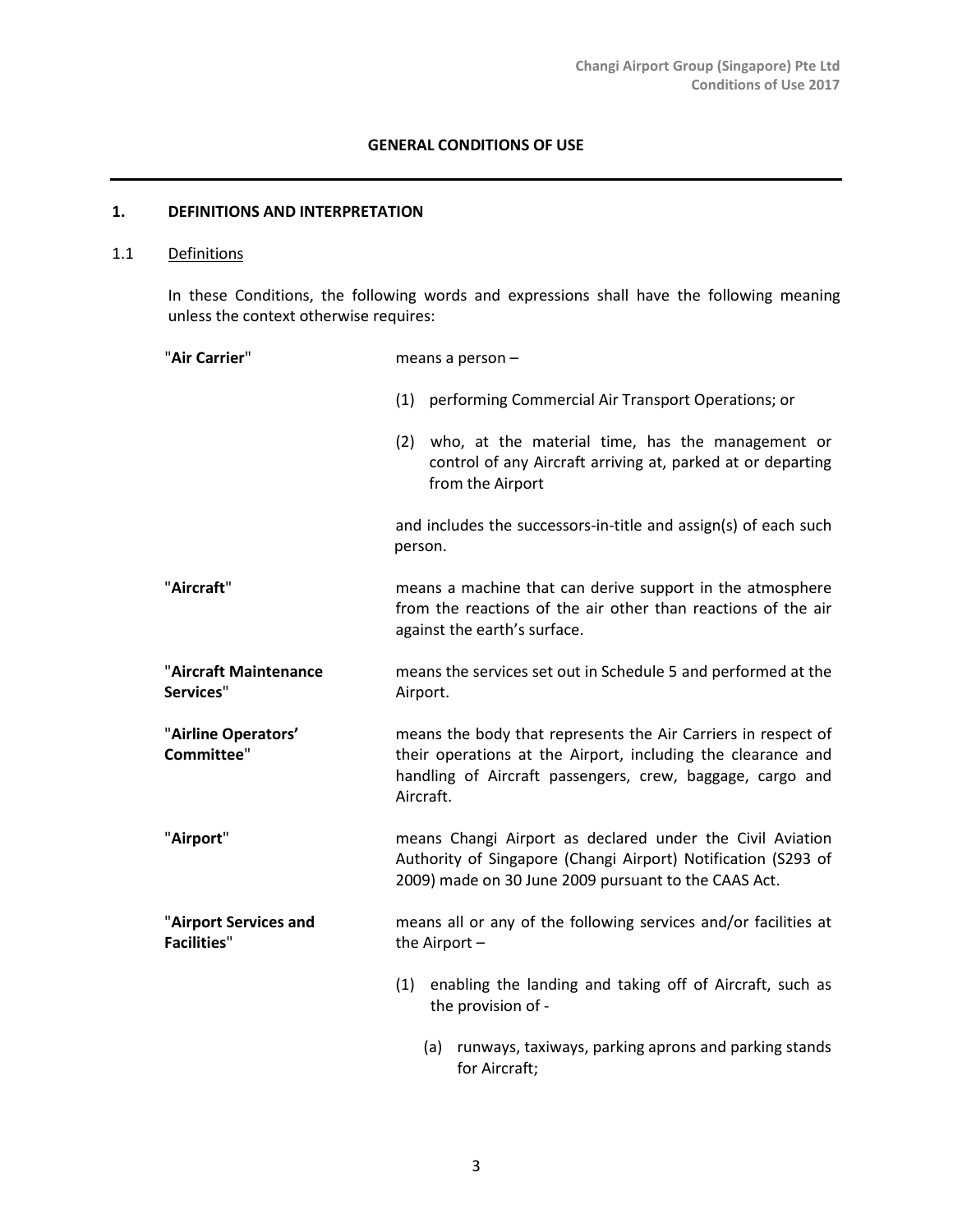- (b) facilities and services for apron control;
- (c) airfield and associated lighting;
- (d) services to maintain and repair airfields, runways, taxiways and parking aprons for Aircraft;
- (e) rescue, fire safety and environmental hazard control services;
- (f) airfield supervisory and security services; and
- (g) equipment, machinery, facilities and services for any Air Carrier's use, including the provision of a jet blast fence;
- (2) enabling, within certain areas of the Airport, the servicing and maintenance of Aircraft and the handling of cargo carried or to be carried by Aircraft, such as the provision of –
	- (a) hangars;
	- (b) services and facilities for the maintenance and refueling of Aircraft and waste disposal;
	- (c) services and facilities for the storing and processing of cargo; and
	- (d) security, customs and quarantine services for cargo;
- (3) for the use of Aircraft passengers
	- (a) aerobridges, passenger thoroughfares and seating areas;
	- (b) services and facilities for the operation of customs, immigration and health checks and control;
	- (c) facilities for the sale and collection of goods;
	- (d) services and facilities for the operation of security and safety, and transportation services; and
	- (e) common use equipment and system (including a self service passenger processing system) and activities undertaken (including the services and facilities provided) in any passenger terminal to enable the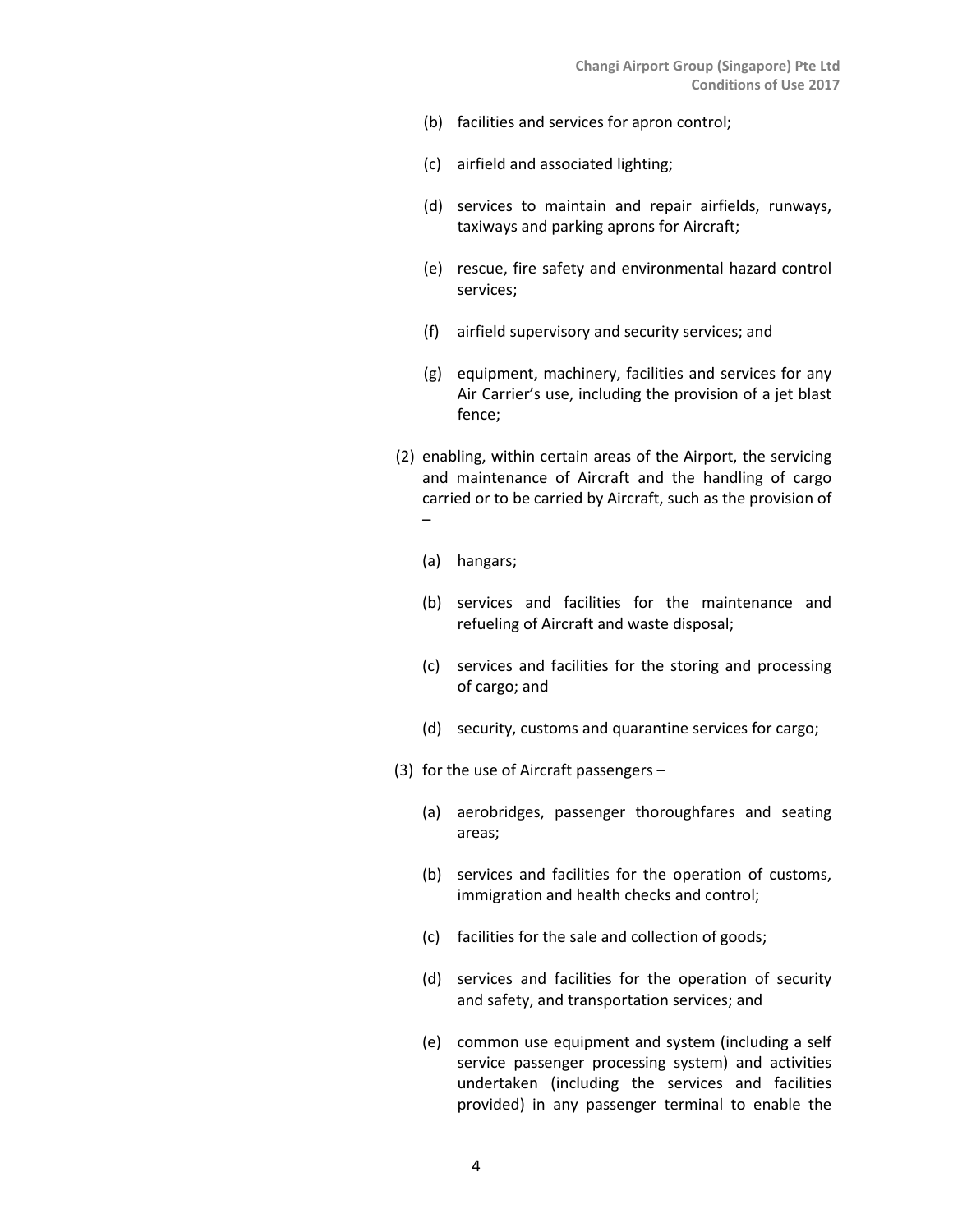check-in and screening of passengers, including services for baggage handling and screening;

- (4) for persons at the Airport
	- (a) information and public address systems;
	- (b) catering services and facilities; and
	- (c) parking of vehicles, transportation via sky trains and other related services and facilities; and
- (5) any other services and facilities which are incidental to the operation of the Airport.

"**Approved Aircraft Maintenance Services Company**" means any party approved by CAG to provide Aircraft Maintenance Services at the Airport.

"**Approved Ground Handling Company**" means any party approved by CAG to provide Ground Handling Services at the Airport.

- "**Baggage Handling System**" means any system operated by CAG at the Airport for the processing of baggage.
- "**Baggage Source Messages**" means computer messages designed to provide information for processing of baggage by the Baggage Handling System.
- "**CAAS**" means the Civil Aviation Authority of Singapore.
- "**CAAS Act**" means the Civil Aviation Authority of Singapore Act, 2009.
- "**CAG**" means Changi Airport Group (Singapore) Pte. Ltd. and includes its successors and assigns.

"**CAG Rules**" means all or any rules imposed by CAG from time to time relating to, *inter alia*, security, financial arrangements, health, safety, environmental protection, communications, management, operations and/or order at the Airport and found at [http://www.changiairport.com/en/conditions-of](http://www.changiairport.com/en/conditions-of-use.html)[use.html](http://www.changiairport.com/en/conditions-of-use.html) as may be updated or amended from time to time.

"**cargo**" means any property carried on an Aircraft, including mail and animals.

"**Charges**" means -

(1) all charges, fees, levies or other sums stipulated by CAG as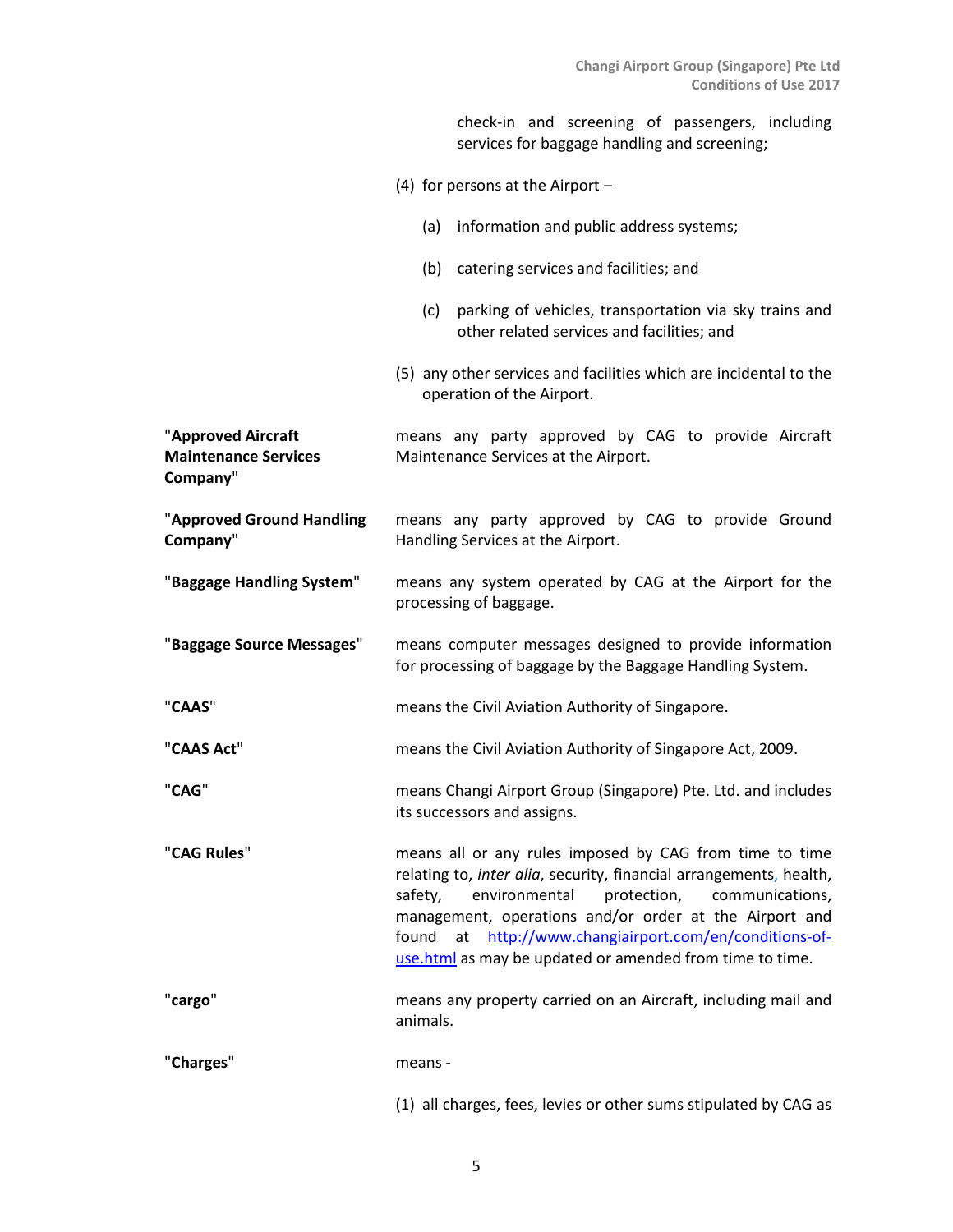|                                                 | payable by the User (including LPA, common use<br>equipment and system and rental of check-in counters,<br>where applicable), for any Airport Services and Facilities;                                                                                                                                                                               |
|-------------------------------------------------|------------------------------------------------------------------------------------------------------------------------------------------------------------------------------------------------------------------------------------------------------------------------------------------------------------------------------------------------------|
|                                                 | (2) all charges, fees, levies or other sums stipulated by CAG as<br>payable by or on behalf of Aircraft passengers (including<br>sums which any Air Carrier agrees or is required to collect<br>from Aircraft passengers on behalf of or to account or pay<br>to CAG, such as PSC and PSSC charges); and                                             |
|                                                 | (3) all charges, fees, levies or other sums imposed by the CAAS<br>on Aircraft passengers or otherwise payable by Aircraft<br>passengers to CAAS and in respect of which CAG has been<br>authorised or designated to collect on behalf of CAAS,<br>including the aviation levy                                                                       |
|                                                 | as the case may be.                                                                                                                                                                                                                                                                                                                                  |
| "Commercial Air Transport<br><b>Operations"</b> | means any operation of Aircraft, to, from or at the Airport, for<br>hire or reward, including delivery flights, pleasure flights,<br>training flights, private jet flights and any other flights.                                                                                                                                                    |
| "these Conditions"                              | means these General Conditions and the applicable Specific<br>Conditions.                                                                                                                                                                                                                                                                            |
| "Confidential Information"                      | means information, data and materials disclosed by CAG,<br>whether or not in writing or other tangible form.                                                                                                                                                                                                                                         |
| "Contract"                                      | means any agreement (including these Conditions) made<br>between CAG and the User or any permission or licence<br>granted by CAG to the User for the use of any Airport Services<br>and Facilities, whether in writing, verbally or by conduct or by<br>any combination of the same and whether formal or informal<br>or whether express or implied. |
| "CSC"                                           | means the Changi Slots Committee organised by CAG.                                                                                                                                                                                                                                                                                                   |
| "Departure Control System"                      | means an airline host system which provides departure<br>control applications including check-in, seat arrangement,<br>boarding pass printing and baggage tag printing.                                                                                                                                                                              |
| "General Conditions"                            | means the 'General Conditions of Use' titled as such and<br>forming part of these Conditions.                                                                                                                                                                                                                                                        |
| "Ground Handling Services"                      | means services, inter alia, for the provisioning of an Aircraft,<br>the processing of Aircraft passengers, crew, baggage or cargo<br>and apron handling and such other services as may be<br>designated as such by CAG.                                                                                                                              |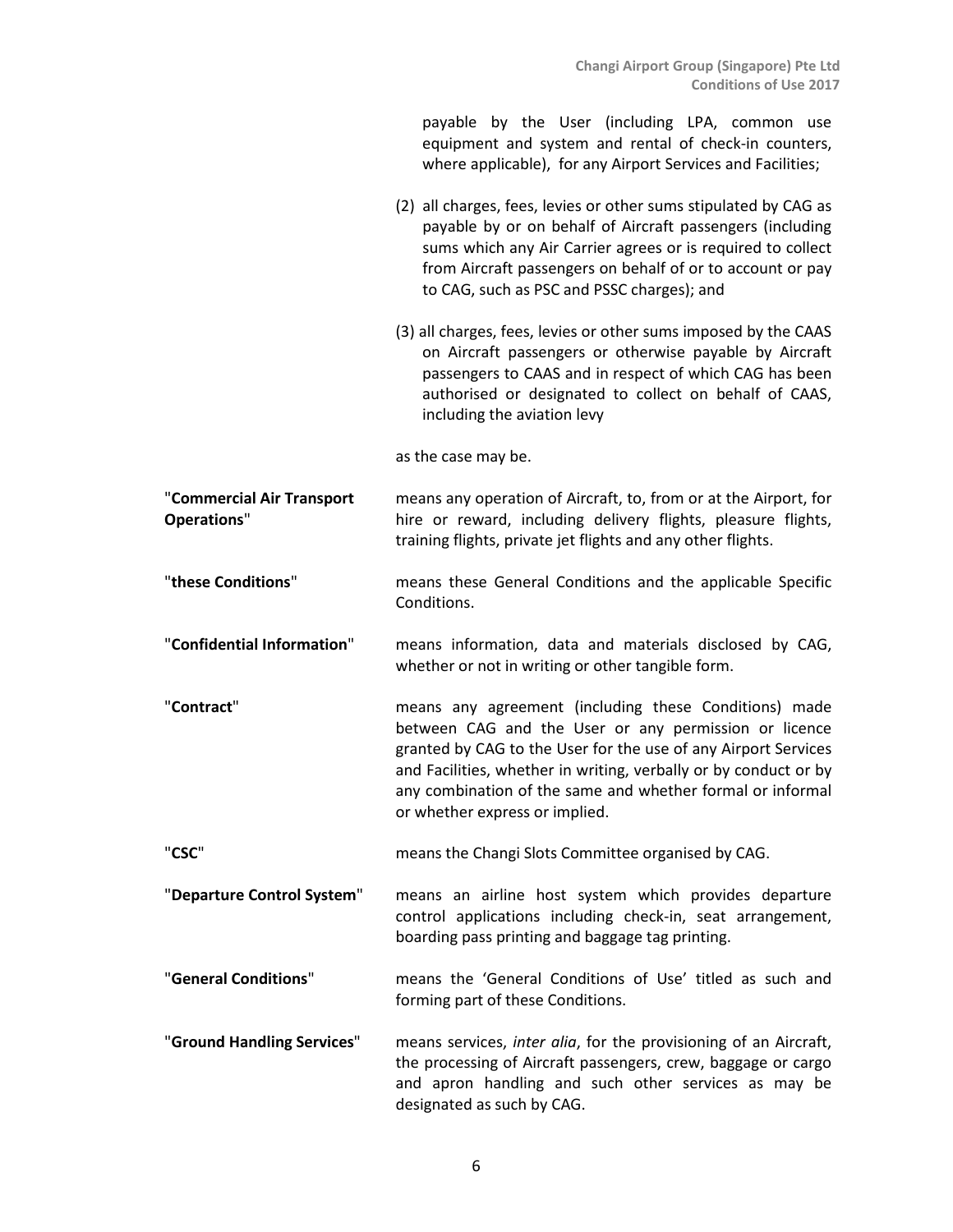| "IATA"                           | means the International Air Transport Association.                                                                                                                                                                                                                                                                                                                                                                                                                                                                                      |
|----------------------------------|-----------------------------------------------------------------------------------------------------------------------------------------------------------------------------------------------------------------------------------------------------------------------------------------------------------------------------------------------------------------------------------------------------------------------------------------------------------------------------------------------------------------------------------------|
| "LPA"                            | means landing, parking and aerobridge charges.                                                                                                                                                                                                                                                                                                                                                                                                                                                                                          |
| "Minimum Connecting Time"        | means the minimum time prescribed for an Aircraft passenger<br>to make a connection between an arriving flight and a<br>departing flight.                                                                                                                                                                                                                                                                                                                                                                                               |
| "Operator Security<br>Programme" | means the security programme which the Air Carrier is<br>required by CAG or by law to establish, implement and<br>maintain in respect of operations at the Airport.                                                                                                                                                                                                                                                                                                                                                                     |
| "Parties"                        | means CAG and the User, and "Party" means either of them.                                                                                                                                                                                                                                                                                                                                                                                                                                                                               |
| "Permitted Persons"              | means the User's employees, agents, contractors and other<br>persons nominated by the User.                                                                                                                                                                                                                                                                                                                                                                                                                                             |
| "person"                         | includes any individual, firm, company, corporation,<br>government, state or agency of a state or any association,<br>trust, partnership or any other entity (whether or not having<br>separate legal personality).                                                                                                                                                                                                                                                                                                                     |
| "PSC"                            | means the passenger service charge.                                                                                                                                                                                                                                                                                                                                                                                                                                                                                                     |
|                                  |                                                                                                                                                                                                                                                                                                                                                                                                                                                                                                                                         |
| "PSSC"                           | means the passenger security service charge.                                                                                                                                                                                                                                                                                                                                                                                                                                                                                            |
| "Security Restricted Area"       | means any area of the Airport identified by CAG as an area<br>containing potential security risks where, in addition to access<br>control, other security controls are applied; and includes any<br>commercial aviation passenger departure area between the<br>screening checkpoint and the Aircraft, ramp, baggage sorting<br>area, any area where an Aircraft is brought into service and<br>screened baggage or cargo is present, any cargo shed, mail<br>centre and airside catering, refuelling or Aircraft cleaning<br>premises. |
| "Singapore Dollars"              | means the lawful currency of the Republic of Singapore.                                                                                                                                                                                                                                                                                                                                                                                                                                                                                 |
| "Specific Conditions"            | means the 'Specific Conditions of Use' titled as such and<br>forming part of these Conditions.                                                                                                                                                                                                                                                                                                                                                                                                                                          |
| "Tax"                            | means any tax, levy, duty or other charge or withholding of a<br>similar nature (including any penalty or interest payable in<br>connection with any failure to pay or any delay in paying any<br>of the same).                                                                                                                                                                                                                                                                                                                         |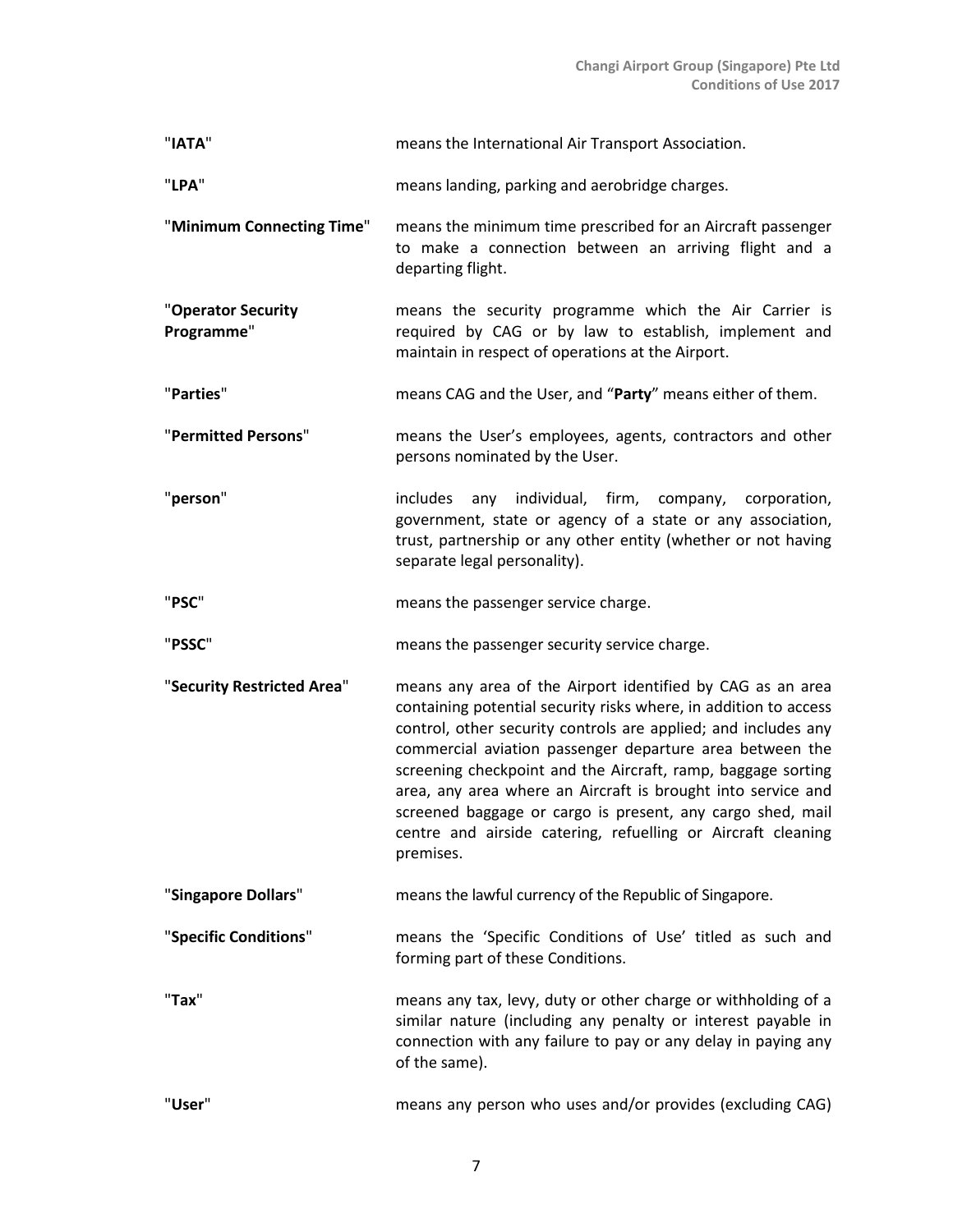#### the Airport Services and Facilities.

#### 1.2 Interpretation

In these Conditions, unless the context requires or unless expressly agreed otherwise:

- (1) where the User shall comprise more than one person, the obligations and responsibilities of such persons shall be joint and several;
- (2) where the consent or approval of CAG shall be required under the Contract, such consent or approval may be given or withheld by CAG in its discretion and subject to such terms and conditions as CAG may deem fit to impose;
- (3) where pursuant to these Conditions CAG has the right to execute or decide on any matter, CAG shall have the right to execute or decide on such matter in its sole discretion;
- (4) if the Contract shall comprise more than one document (including these Conditions), the several documents forming the Contract shall be taken as mutually explanatory of each other and -
	- (a) the provisions of such documents shall prevail in the event of any contradiction or inconsistency between the provisions of such documents and these Conditions; and
	- (b) subject to sub-paragraph (a) above, in the event of any contradiction or inconsistency between the provisions of any document and the provisions of any other of such documents, the provisions of the document with a later date shall prevail;
- (5) any reference in these Conditions:
	- (a) to these Conditions is a reference to these Conditions as revised from time to time;
	- (b) to any agreement or other document is a reference to that agreement or other document as revised from time to time; and
	- (c) to "**by-laws**" means the by-laws from time to time issued by CAAS and/or CAG;
- (5) words importing the singular only shall also include the plural and vice versa;
- (6) a word or expression used in any other document to be read in connection with these Conditions shall have the same meaning as such word or expression defined in these Conditions;
- (7) all agreements, stipulations, applications, orders, instructions, notices, requests, description, directions, declarations, permissions, consents and other communication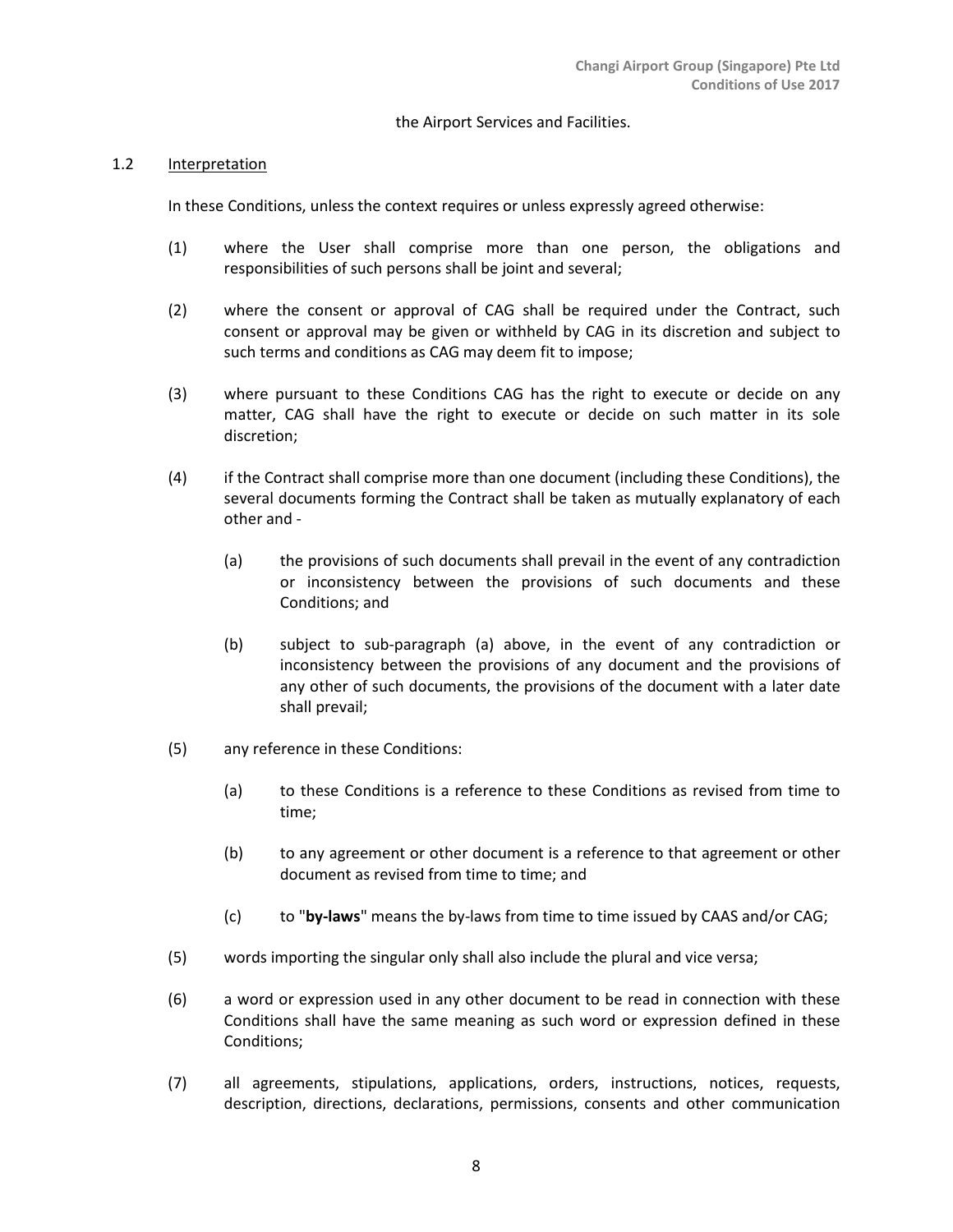required or permitted under the Contract to be made with or given to CAG shall be made or given in writing; and

(8) any phrase introduced by the expressions "including", "include", "in particular", or any similar expression shall be construed as illustrative and shall not limit the sense of the words preceding those terms.

# **2. Occupation & Use of Airport Services and Facilities**

- 2.1 Unless expressly agreed otherwise, the Contract is not intended to confer exclusivity or any proprietary interest on the User nor to create any relationship of lessor and lessee between the Parties as regards the occupation and use of the Airport Services and Facilities.
- 2.2 The User shall occupy and use the Airport Services and Facilities only for the purpose approved by CAG.
- 2.3 While the User is at, entering or leaving the Airport or using the Airport Services and Facilities:
	- (1) the User shall not interrupt, interfere with or obstruct the use of services and facilities at the Airport by any other person;
	- (2) the User shall take every care and precaution to prevent loss or damage to any property or the environment or injury to any person at the Airport; and
	- (3) the User shall provide information and data pertaining to its operations or the Contract, including passenger manifests, as may be required by CAG from time to time.
- 2.4 The User acknowledges and agrees that unless expressly agreed otherwise, the User and all persons providing services and facilities to the User at the Airport are operating in all respect as independent operators and contractors and shall not be deemed in any respect to be employees, agents or contractors of CAG.
- 2.5 CAG shall as soon as and as far as reasonably practicable:
	- (1) notify the User if any Airport Services and Facilities may be or shall be unavailable; and
	- (2) where CAG considers it necessary to suspend or withdraw any Airport Services and Facilities from use or availability, use its reasonable endeavours to provide or identify alternative airport services and facilities for use by the User at the User's own risk and expense.

## **3. Entry into, Presence & Movement at the Airport**

3.1 CAG may permit the User or any Permitted Persons to enter and remain at the Airport or at specified parts of the Airport as CAG considers to be necessary for the purposes of the Contract, subject to their compliance with the CAG Rules and other requirements of CAG and the relevant authorities.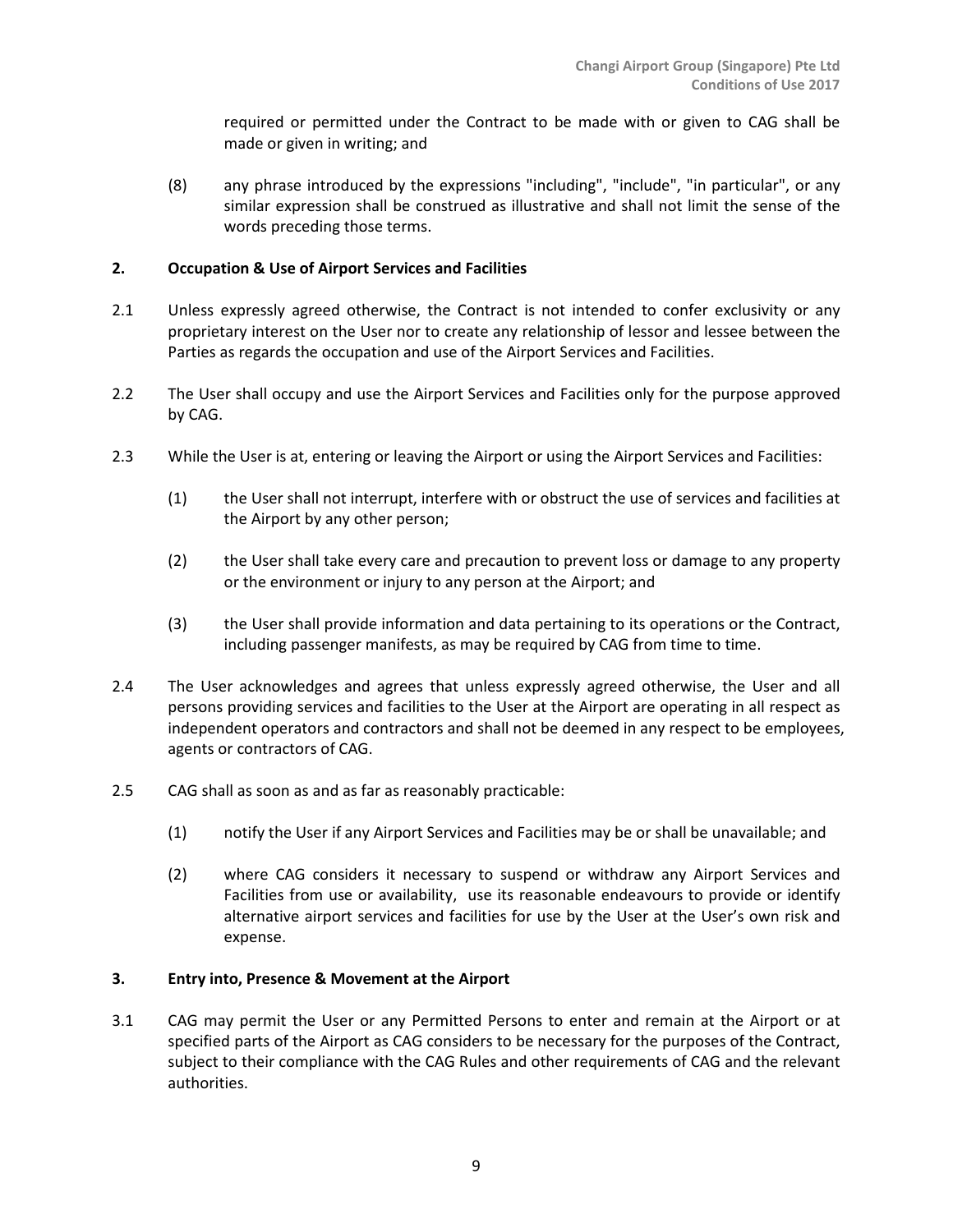- 3.2 Notwithstanding the foregoing provisions:
	- (1) CAG may refuse to grant access to the Airport to the User or any Permitted Persons for reasons which CAG shall not be obliged to disclose; and
	- (2) the User shall, if required by CAG at any time, immediately and at the risk and expense of the User, remove any Permitted Persons from the Airport.
- 3.3 Unless otherwise agreed by CAG in writing, the User shall immediately upon its cessation of use of the Airport Services and Facilities or upon the expiry or termination of the Contract, whichever shall be earlier, remove from the Airport:
	- (1) all equipment, vehicles, furnishings, furniture, stocks and other property; and
	- (2) all of its employees, agents, contractors and invitees.
- 3.4 If any User shall not comply with General Condition 3.3, CAG may treat any and all property referred to in the Condition as being abandoned by the User and dispose of such Property at any time and in any manner as CAG deems fit and at the cost (including CAG's administrative cost) and expense of the User.
- 3.5 CAG may at any time and from time to time require the User to:
	- (1) move an Aircraft to another location at the Airport; or
	- (2) remove an Aircraft from the Airport

at the User's risk and expense and within the time specified by CAG, failing which CAG may take all necessary action to move or remove or procure the movement or removal of the Aircraft at the risk and expense of the User.

#### **4. Financial Matters**

**General** 

- 4.1 The Charges shall be as agreed between the Parties from time to time or as notified by CAG to the User, or in the absence of such agreement or notification, as made available on the Changi Airport website or in any other form from time to time. Unless otherwise agreed by CAG in writing, CAG may review and revise all or any Charges from time to time.
- 4.2 Unless otherwise agreed by CAG in writing, all Charges shall be paid by the User in Singapore Dollars (together with any applicable tax, stamp duty and remittance charges) within the time frame and in the manner required by CAG (including payment to third parties appointed by CAG to bill and collect payment from Users on behalf of CAG), without any set-off, counterclaim, deduction or withholding.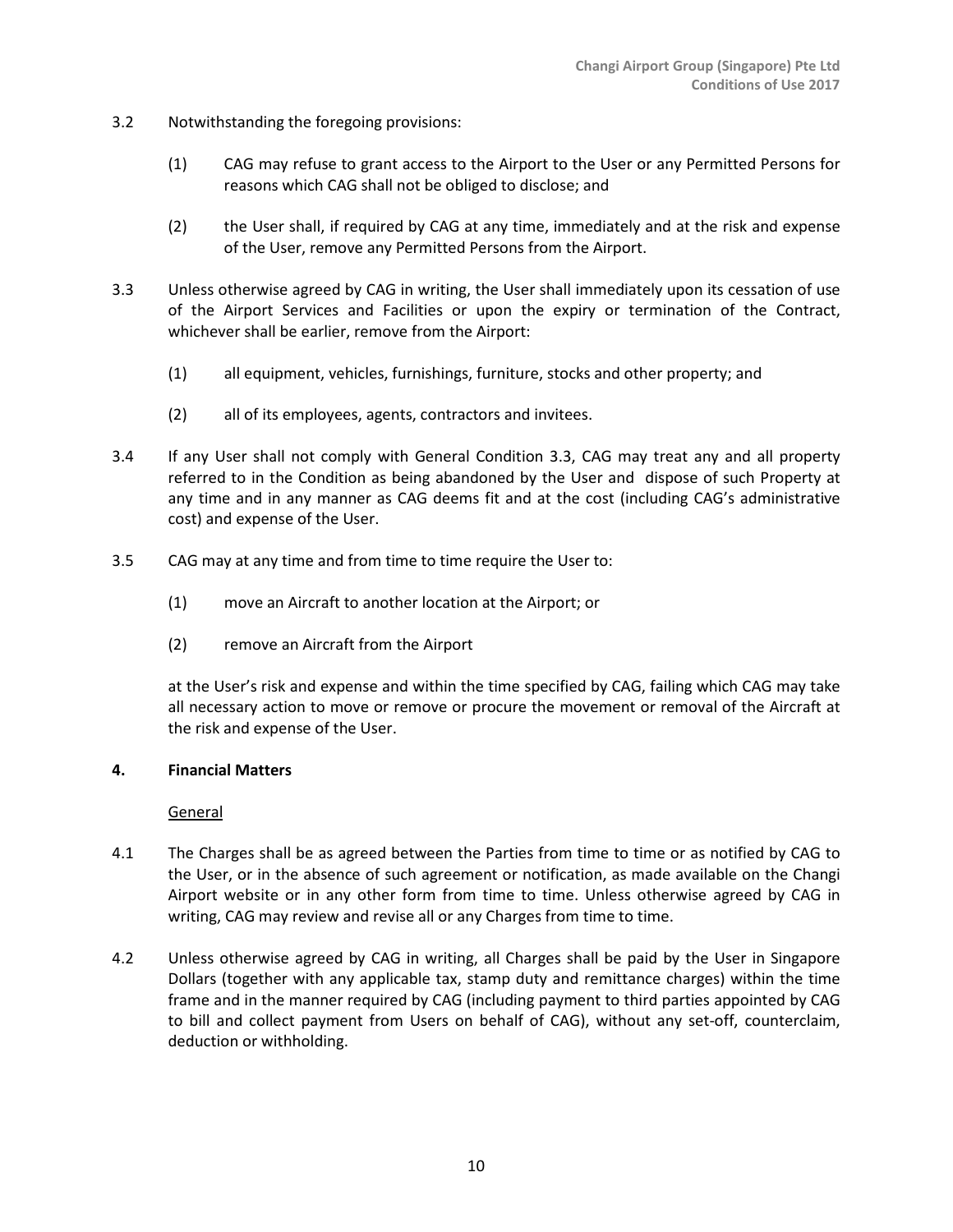- 4.3 If, due to any reason other than the default of CAG, the User shall not pay in full any sum due to CAG in respect of any Airport Services and Facilities within such period as permitted by CAG, the User shall also pay to CAG:
	- (1) interest on such sum due at the rate of 8% per annum, which interest shall accrue on a day to day basis from the date immediately after the due date for payment to the date of actual payment of such sum in full; and
	- (2) the costs and expenses incurred by CAG to recover such sum and interest (including the costs of legal and other professional services).
- 4.4 CAG may at any time and from time to time require the User to provide security for a sum and of a form required by CAG for the User's due and proper performance of its obligations under the Contract. CAG shall be entitled to apply the security placed by the User for payment of any sum due but unpaid by the User to CAG. In such case, the User shall forthwith on demand of CAG provide an additional security to CAG of the amount so applied.
- 4.5 The sums due to CAG under the Contract shall be paid without demand or deduction and may at CAG's discretion be deducted from or reduced by any sum due or to become due at any time from CAG to the User under this or any other contract between the User and CAG or may be recovered by CAG from the User as a debt. CAG shall at all times be entitled to withhold or offset any amount(s) due to the User against any amount(s) owing by the User to CAG.
- 4.6 The sum received by CAG under the Contract may at CAG's discretion be used by CAG to pay or reduce any sum due or to become due at any time from the User to CAG under this or any other contract between the User and CAG.
- 4.7 Invoices shall be sent electronically by CAG to each User through the "e-Invoicing System (Web\*EPIC)" or such other system as may be informed by CAG. Users are required to apply for access to the system in order to view and print the invoices to process payment, as hardcopy invoices will not be issued by CAG. Any queries relating to any such invoice issued by CAG should be logged within 10 days of the relevant invoice date.
- 4.8 Invoices shall be paid by direct debit authorisation where the User or its designated agent maintains a bank account in Singapore and the bank is a participant in the inter-bank GIRO clearing system.
- 4.9 Notwithstanding General Conditions 4.7 and 4.8 above, CAG shall have the right (at its sole discretion) to issue hardcopy invoices to each User and to direct that such User pays such invoices using such other modes of payment (including by way of cash payment, cheque or telegraphic transfer).

# 5 **Liens**

5.1 For so long as any Aircraft, parts, accessories, vehicles, equipment and/or any other property belonging to and/or under the control of the User, or any ground handler appointed by or on behalf of the User (collectively, the "**User Properties**" and each, a "**User Property**"), shall be upon any land at the Airport, or upon any land controlled by CAG and if: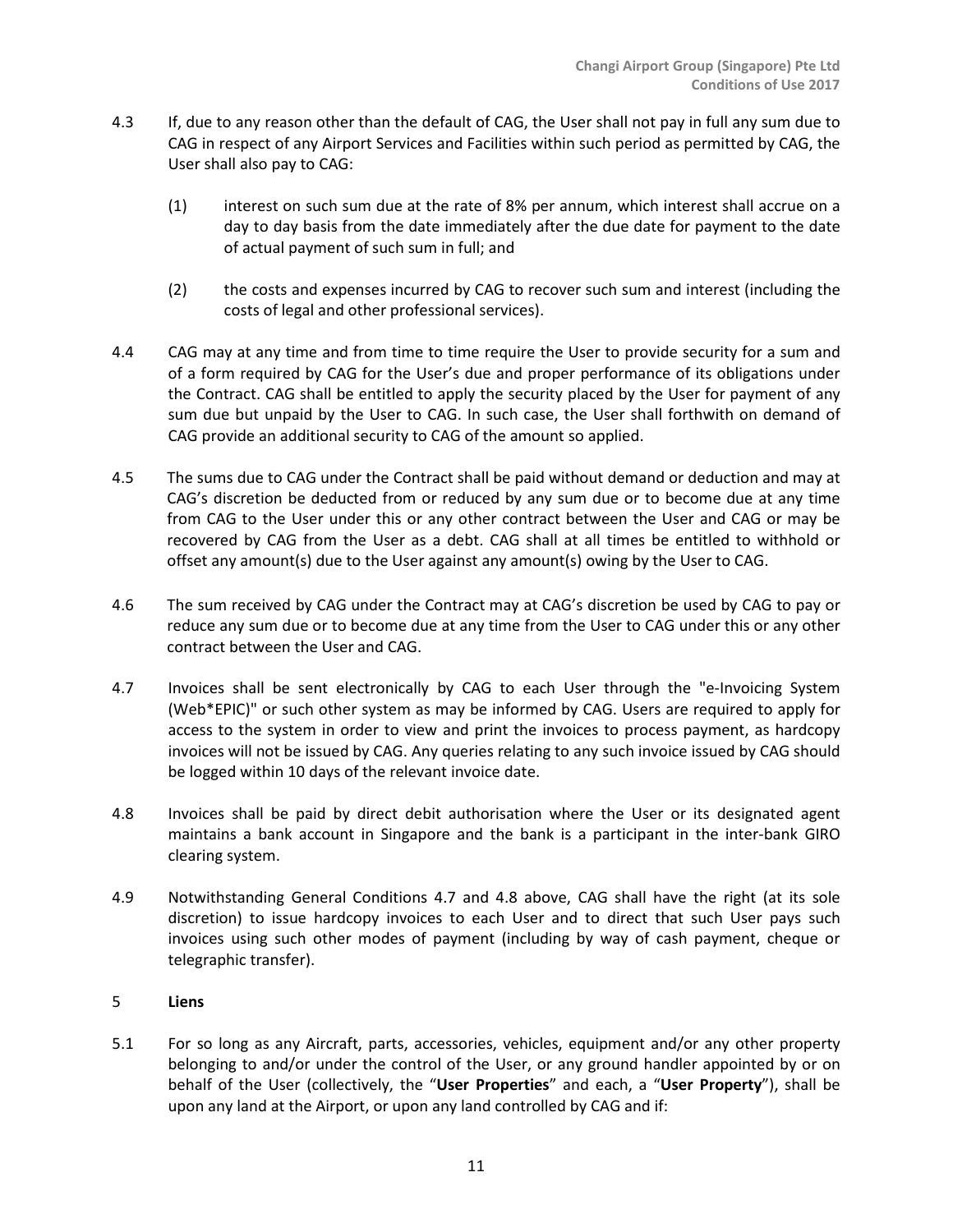- (1) any levy, charge, fee, costs, expense, or liquidated damages imposed is not paid in full by the due date for payment;
- (2) any interest for late payment of the levy, charge, fee, cost, expense, or liquidated damages remains unpaid; or
- (3) the User shall fail to perform its other obligations under the Contract,

CAG shall have the right to detain and a contractual and continual lien, both particular and general over the User Property. For the avoidance of doubt, CAG's right to detain and its contractual and continual lien relates to User Property in respect of which charges were incurred (whether or not they were incurred by the User at the time the lien is exercised) or to any other User Property at the time the right to detain or lien is exercised.

- 5.2 Such right to detain and lien shall not be lost by reason of the User Property departing, being removed and/or moved as the case may be, from the Airport or upon any land controlled by CAG, but shall continue to be exercisable at any time when that User Property has returned and/or moved and/or delivered back as the case may be to the Airport or upon any land controlled by CAG, for so long as any of the liabilities and obligations referred to in General Condition 5.1 remain outstanding, and whether incurred prior to or after departure from the Airport.
- 5.3 CAG shall be entitled to impose any charge, levy, fee, cost, expense, penalty and/or interest in respect of the relevant User Property for storage and/or security during the period for which the right to detain and the lien is exercised, and CAG may further exercise a right to detain and lien in respect of all or any part of such charge, levy, fee, cost, expense, penalty and/or interest that remains unpaid as it sees fit. CAG shall not be responsible or liable for any damage to or loss of such User Property, or for any costs, expenses (including legal expenses), or claims (including legal claims) during the period for which the right to detain and lien is exercised.
- 5.4 If any or any part of the charge, levy, fee, cost, expense, penalty and/or interest, including any charge, levy, fee, cost, expense, penalty and/or interest payable under General Condition 5.3, which are owed and payable to CAG shall remain outstanding and unpaid, CAG shall be entitled to dispatch by ordinary post or electronic mail to the User and/or party in charge of the Aircraft and/or any ground handler appointed by or on behalf of the User and/or party in charge, at their last known address, a notice demanding payment within 14 days of the date on which the notice was dispatched. In proving that such notice was dispatched, it shall only be necessary to show proof of posting or sending and not proof of receipt.
- 5.5 In the event that payment in full of all outstanding charges, levies, costs, fees, expenses, penalties and/or interest (including any charge, levy, fee, cost, expense, penalty and/or interest payable under General Condition 5.3) has not been made by the date required under General Condition 5.4, title in the User Property which is the subject of the detention and lien shall vest in CAG who may in its absolute discretion at any time sell (by public auction or private contract after giving 14 days' notice in writing to the User of its intention to do so), remove, destroy and/or otherwise dispose of the User Property as the case may be.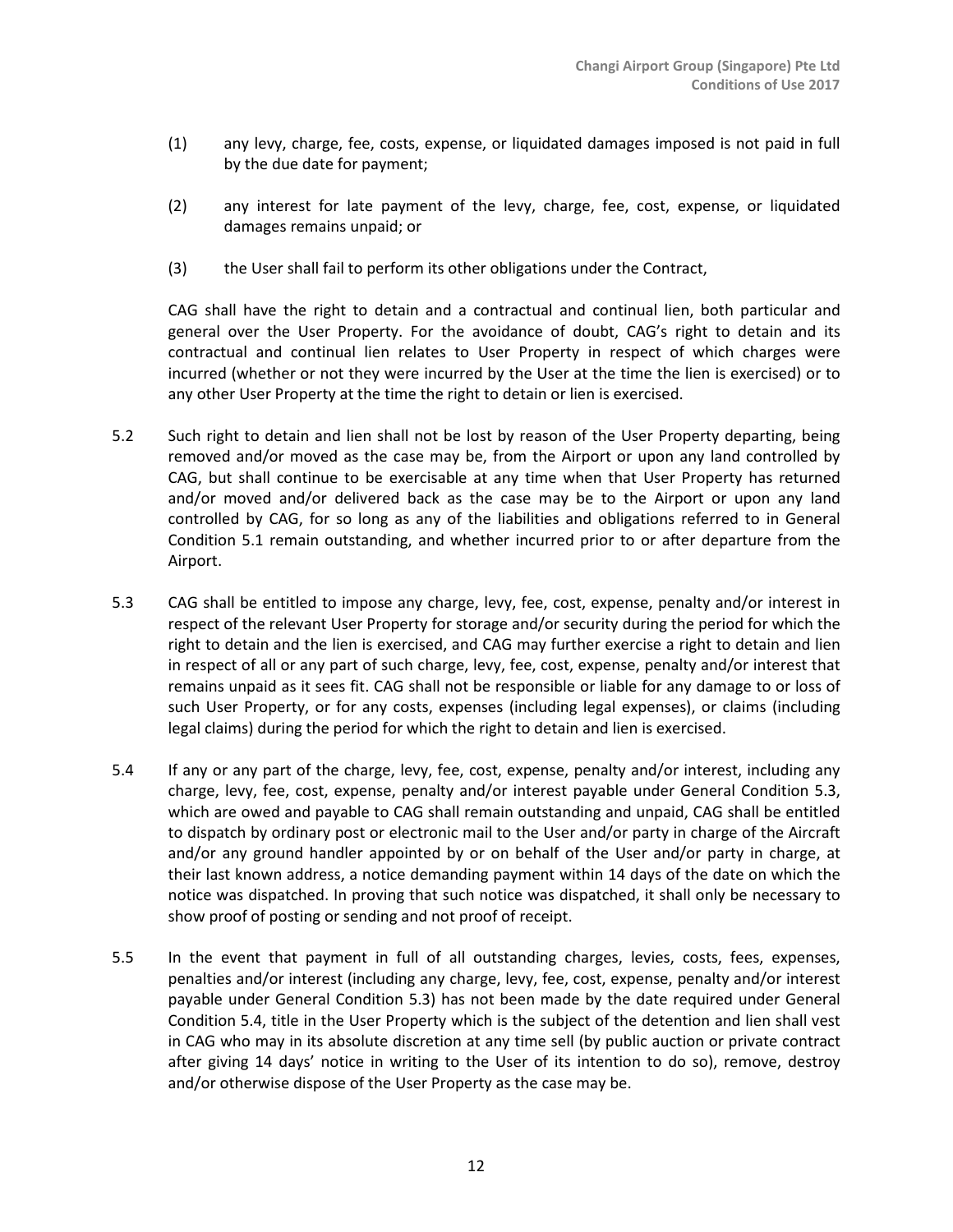- 5.6 In the event of the sale or disposal of any User Property, CAG shall be under no duty to obtain the best price and CAG shall not be responsible for any losses or damages incurred by the User in connection with such sale or disposal. Any amounts received by CAG from the sale or disposal are taken to be applied successively in first, the discharge of all the outstanding amounts due to CAG (including any charge, levy, fee, cost, penalty and/or interest, payable under General Condition 5.3) and second, in defraying the fees, costs and expenses incurred in connection with the sale or disposal, before accounting for any balance to any party so entitled.
- 5.7 The exercise of any rights under this General Condition 5 shall be without prejudice to the exercise of any other right remedy or power which CAG may have or is exercisable by CAG whether under general law and/or any legislation, Act of Parliament, regulation, statutory instrument, ordinance, or other enactment having force in any part of the Republic of Singapore or otherwise.

#### **6. Employees, Agents, Contractors & Invitees**

- 6.1 CAG may from time to time and at its reasonable discretion, limit the number of persons whom the User may request CAG to permit to provide services at the Airport as the employee, agent or contractor of the User ("**Agent**").
- 6.2 Any agreement or undertaking by the User not to do or omit any act shall be deemed to include an obligation of the User not to permit or suffer such act to be done or omitted by its employee, agent, contractor, invitee or any other person under the direct or indirect control or supervision of the User. Without prejudice to the generality of the foregoing, the User shall also ensure that its employees, agents, contractors and invitees are made fully aware at all times of the relevant provisions of the CAG Rules.
- 6.3 Without prejudice to the generality of General Condition 6.2, where the User appoints or permits or suffers any Agent in respect of the User's use of any Airport Services and Facilities:
	- (1) CAG shall be entitled but not obliged at any time and from time to time, to act upon any instruction, request, notice or other communication from the User; and
	- (2) the power of CAG under paragraph (1) above shall continue until CAG receives notice from the User to cease acting upon such communication.

## **7. Compliance with Laws, Rules, Regulations, etc.**

- 7.1 The Contract is not intended and shall not be taken as waiving or limiting the powers and authority of CAG conferred on it by the applicable laws of Singapore or by any relevant authority.
- 7.2 Each User shall at all times in its provision, occupation or use of the Airport Services and Facilities, as the case may be, observe and comply with:
	- (1) all applicable laws of Singapore, including the Workplace Safety & Health Act and its subsidiary legislations, rules, regulations, notices, orders, directions, codes of practice and guidelines;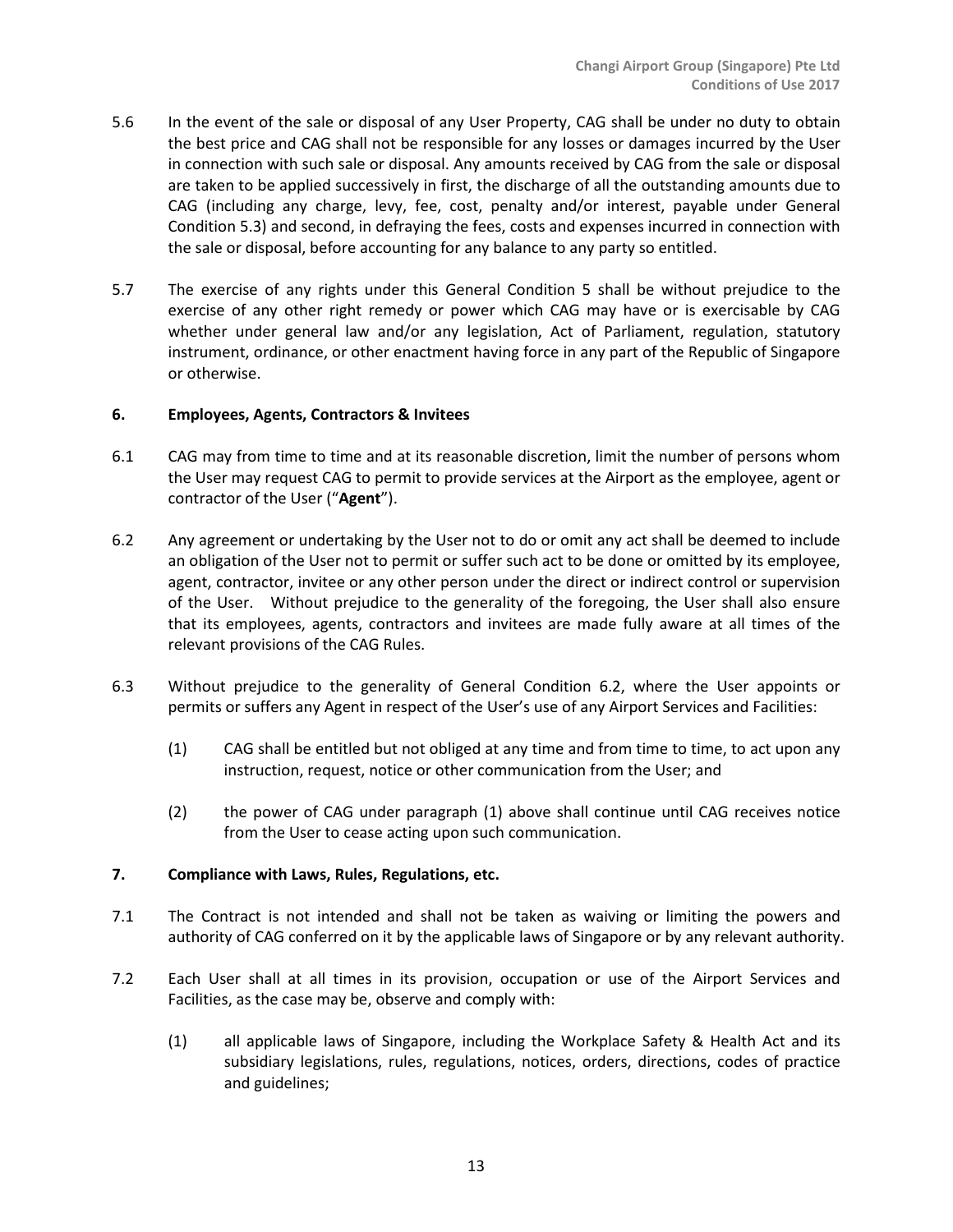- (2) all applicable international conventions and treaties, including the Convention on International Civil Aviation;
- (3) CAG's environment policy set out in Schedule 4; and
- (3) the CAG Rules.
- 7.3 Without prejudice to the generality of General Condition 7.2, each User shall obtain and at all times maintain all approvals, permits, licenses, consents or exemptions which are necessary for its provision, occupation or use of the Airport Services and Facilities.

## **8. Indemnity**

- 8.1 The User shall indemnify CAG, its officers, employees agents, and contractors against all losses, damage, costs (including solicitor and client costs), expenses, claims, actions, demands, liability and penalties (including those imposed upon CAG by CAAS, its successors or any government authority) whatsoever arising out of the User's occupation of the Airport, use of the Airport Services and Facilities and/or any breach of these Conditions.
- 8.2 The User expressly agrees that CAG, its officers, employees, agents, and contractors shall not be liable to the User, its employees, agents, contractors or invitees for:
	- (1) any death, injury, loss or damage (including any loss or damage caused to any Aircraft or to any part, component or accessory of the Aircraft from the User's use of the Airport Services and Facilities) which the User, its employees, agents, contractors or invitees may suffer in respect of any of the following events (unless caused by the deliberate or intentional act of CAG, its officers, employees, agents or contractors):
		- (a) any interruption, failure or inability of or delay by CAG in fulfilling any of its obligations under the Contract;
		- (b) any act or omission of any officer, employee, agent or contractor of CAG;
		- (c) any act or omission of any employee, agent, contractor or invitee of the User or by any other person at the Airport;
		- (d) any defect in the structure of the Airport;
		- (e) any closure of the whole or part of the Airport or the unavailability of any or all of the Airport Services and Facilities;
		- (f) any act or omission of CAG to comply with the requirements of the applicable law; or
		- (g) any act beyond the reasonable foresight or beyond the reasonable control of CAG; and
	- (2) any:
		- (a) indirect loss;
		- (b) consequential losses;
		- (c) loss of profits;
		- (d) loss of income or revenue;
		- (e) loss of goodwill;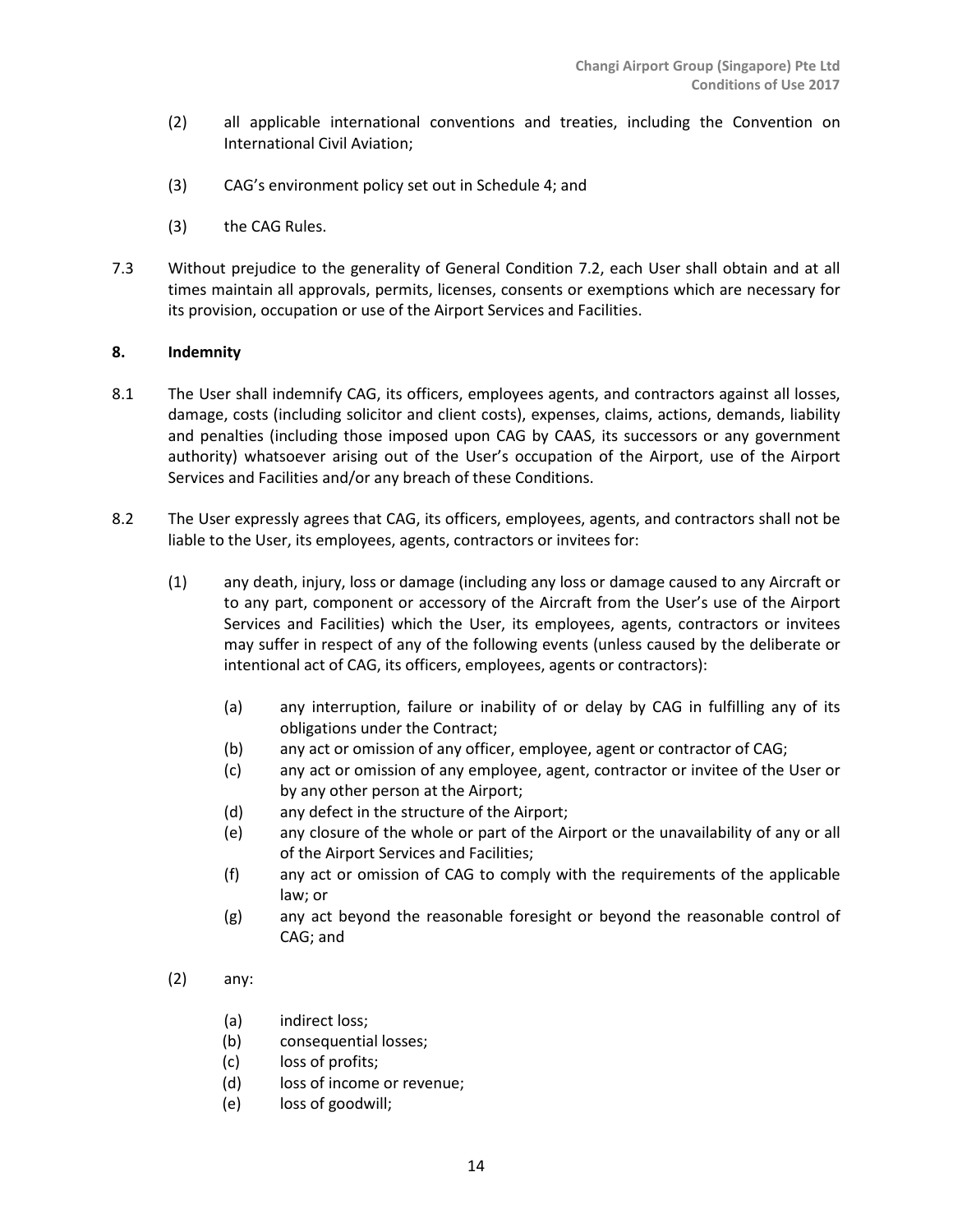- (f) loss of opportunity;
- (g) loss of business;
- (h) increased costs or expenses;
- (i) wasted expenditure; or
- (j) any other injury, loss, damage, claim, cost of expense

caused by any act, omission, neglect or default of CAG or its employees, agents, contractors or affiliates even if such loss was reasonably foreseeable or CAG had been previously advised of the possibility of the User incurring the loss.

## **9. Assignment & Third Party Rights**

- 9.1 The rights and obligations of the User are personal to the User only and may not be assigned or shared in any way to or with any other person without the prior written consent of CAG.
- 9.2 Unless expressly agreed otherwise, a Person who is not a party to the Contract has no right under the Contracts (Rights of Third Parties) Act (Cap 53B) to enforce any provision of the Contract.

#### **10. Consent or Waiver**

No consent or expressed or implied waiver by CAG to or of any breach by the User of any of the Contract shall be construed as a consent or waiver by CAG to or of any other breach by the User and shall not prejudice in any way the rights, powers and remedies of CAG contained in the Contract or at law.

#### **11. Governing Law & Dispute Resolution**

The Contract shall be governed by the laws of Singapore, and the Parties hereby submit to the non-exclusive jurisdiction of the courts in Singapore.

#### **12. Cumulative Rights & Remedies**

The rights and remedies of the Parties under the Contract shall be cumulative remedies and shall not prejudice any other rights or remedies contained in the Contract or at law or the right of action or other remedy of either Party for the recovery of any sums due to it from the other Party or in respect of any antecedent breach of the Contract by the other Party.

#### **13. Force Majeure**

13.1 If the ability of either Party (the "**Affected Party**") to perform or observe its obligations under the Contract shall be adversely affected by an event which is beyond the reasonable foresight and reasonable control of the Affected Party (the "**Force Majeure Event**"), the Affected Party shall be excused from such performance or observance for the duration of the Force Majeure Event **Provided that** the Affected Party shall: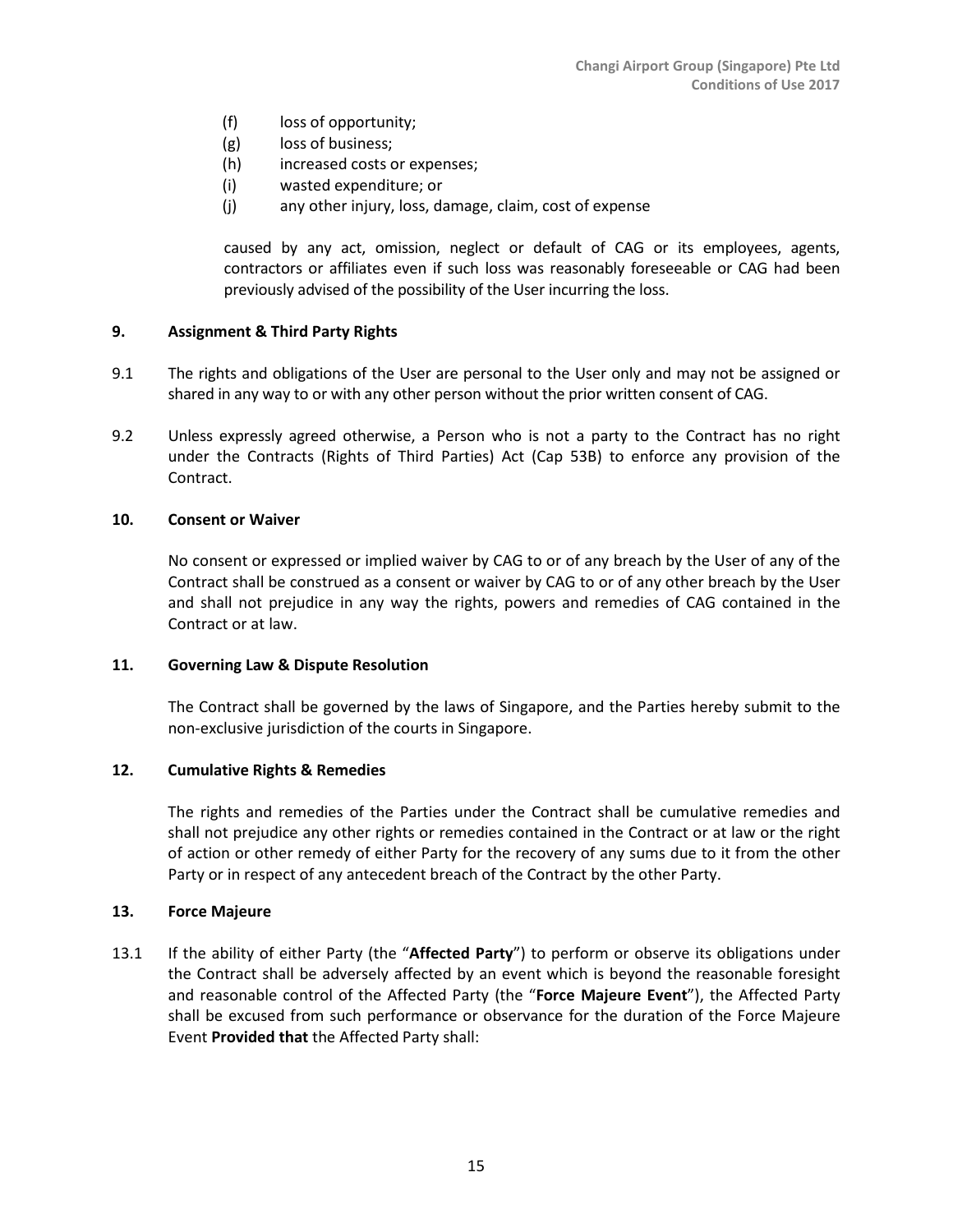- (1) forthwith notify the other Party of the occurrence, extent and estimated duration of the Force Majeure Event and the effect of the Force Majeure Event on its ability to perform its obligations under the Contract;
- (2) use its best endeavours to avoid or mitigate the effect of the Force Majeure Event; and
- (3) shall perform and observe or continue to perform and observe such obligations as soon as the Force Majeure Event ceases or abates.

For the purposes of the Contract, Force Majeure Event shall include acts of God, civil or military authority, civil disturbances, acts of terrorism, wars, strikes, fires or other catastrophes or acts, restrictions, regulations, by-laws and the acts or decisions of any relevant authority.

- 13.2 If the Force Majeure Event shall not cease to exist within a period after its occurrence considered by CAG to be reasonable, CAG may terminate the use of the Airport Services and Facilities by the User by giving reasonable notice to the User.
- 13.3 Such termination of the use of the Airport Services and Facilities, for whatever reason, shall not prejudice or affect the accrued rights or claims and liabilities of either Party.

#### **14. Entire Agreement**

The Contract constitutes the entire agreement between the User and CAG and supersedes and replaces all prior representations or agreements, either oral or written, related to the conditions hereof. The User confirms that it has not entered into the Contract on the basis of any representation that is not expressly incorporated into the Contract.

## **15. Agency, Partnership, etc.**

The Contract shall not constitute nor imply any partnership, joint venture, agency, fiduciary relationship or other relationship between the Parties other than the contractual relationship expressly provided for in the Contract. Neither Party shall have, nor represent that it has, any authority to make any commitments on the other Party's behalf.

#### **16. Severance**

If any provision of the Contract is prohibited by law or judged by a court to be unlawful, void or unenforceable, the provision shall, to the extent required, be severed from the Contract and rendered ineffective as far as possible without modifying the remaining provisions of the Contract, and shall not in any way affect any other circumstances of or the validity or enforcement of the Contract.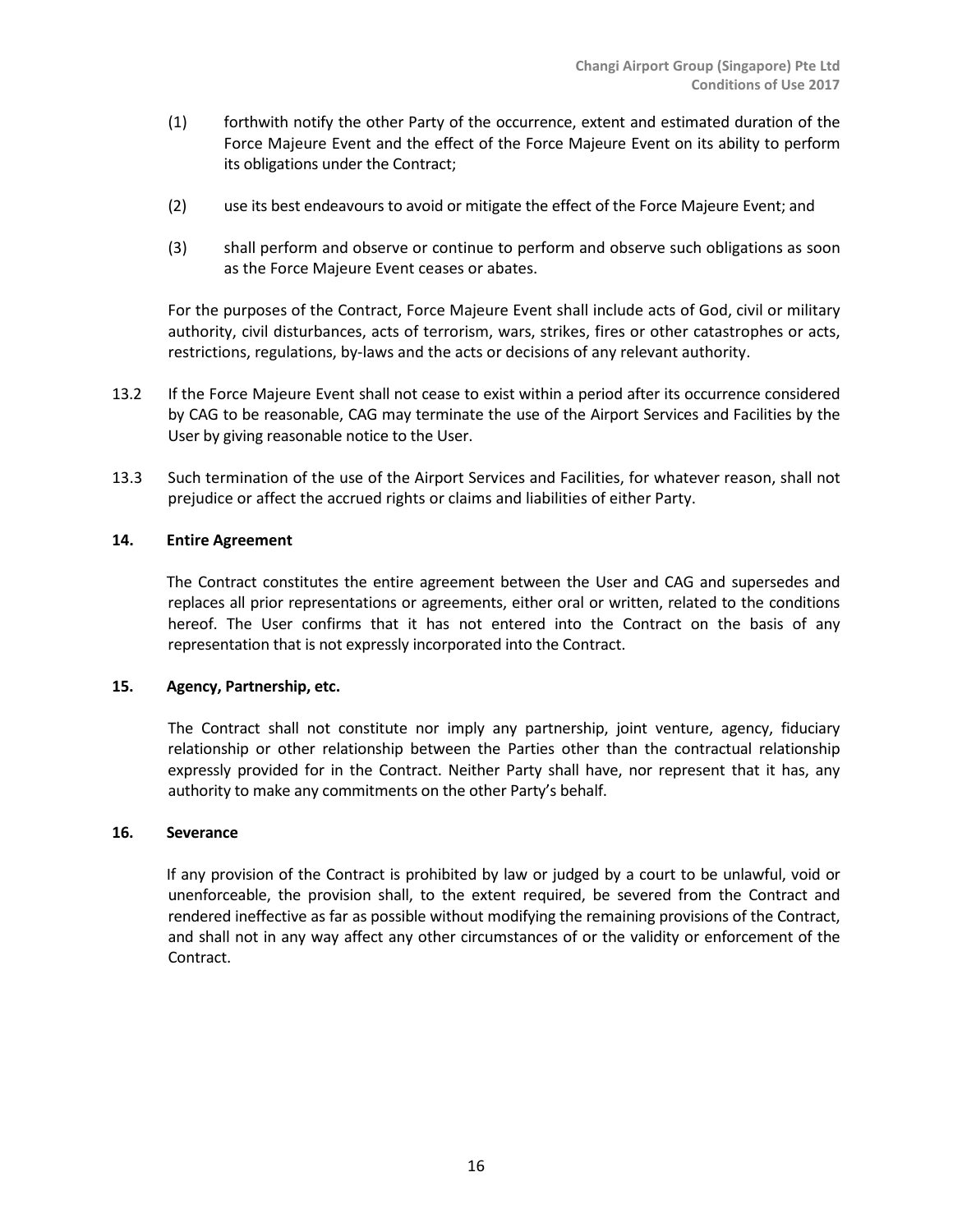## **SPECIFIC CONDITIONS OF USE**

#### **1. Airport Slots**

- 1.1 Unless otherwise agreed by CAG in writing, no Air Carrier shall operate to or from the Airport without first obtaining an airport slot from the CSC except in the case of flights by state Aircraft, humanitarian flights or an emergency or other circumstances beyond the control of the Air Carrier.
- 1.2 Each Air Carrier shall apply for and maintain with CAG an "Online Coordination System (OCS) Account" for the electronic filing of, application for and all other matters relating to, scheduled, ad hoc, additional services and/or changes made to such services, and each Air Carrier shall ensure that it has obtained the approval of the CSC for its airport slot before effecting such electronic filing.
- 1.3 Each Air Carrier shall submit its flight operations schedules through the Online Coordination System (OCS) Account referred to in Specific Condition 1.2 to CAG within the period or periods specified by CAG from time to time, for CAG's approval. Each Air Carrier shall inform CAG of any changes to the flight operations schedules (including the scheduled time of departure or scheduled time of arrival of their Aircrafts) within the time frame specified by CAG prior to the designated airport slot originally issued by the CSC, to allow CAG to plan and issue the airport slots more efficiently.
- 1.4 CAG has the right to restrict air traffic in the Airport where necessary having regard to the Airport capacity for the time being available.
- 1.5 If, in the opinion of CAG, an Air Carrier regularly or intentionally fails to adhere to its airport slot allocation (either arrival or departure) for reasons which are not beyond its control, then having first given the Air Carrier concerned an opportunity to make representations, CAG may adopt such measures as it deems appropriate and in accordance with the IATA Worldwide Slot Guidelines.
- 1.6 Air Carriers will be allocated counters at check-in hall and transfer lounges to process passengers at the discretion of CAG. If, in the opinion of CAG, an Air Carrier regularly fails to open its allocated counters or requires more counters, CAG shall have the right to amend the counter allocation to better reflect the operational needs of the Air Carrier and the Airport.

#### **2. Commencement of Operations**

- 2.1 An Air Carrier shall be deemed to have agreed to be bound by and fully and unconditionally accepted the terms and conditions set out in these Conditions by commencing or continuing operations at the Airport.
- 2.2 Unless otherwise agreed by CAG in writing, an Air Carrier will only be permitted to carry out or continue to carry out any operations in the Airport and/or to use or continue to use any part of the Airport or any of the facilities and services therein subject to and conditional upon the strict compliance at all times with the terms and conditions set out in these Conditions.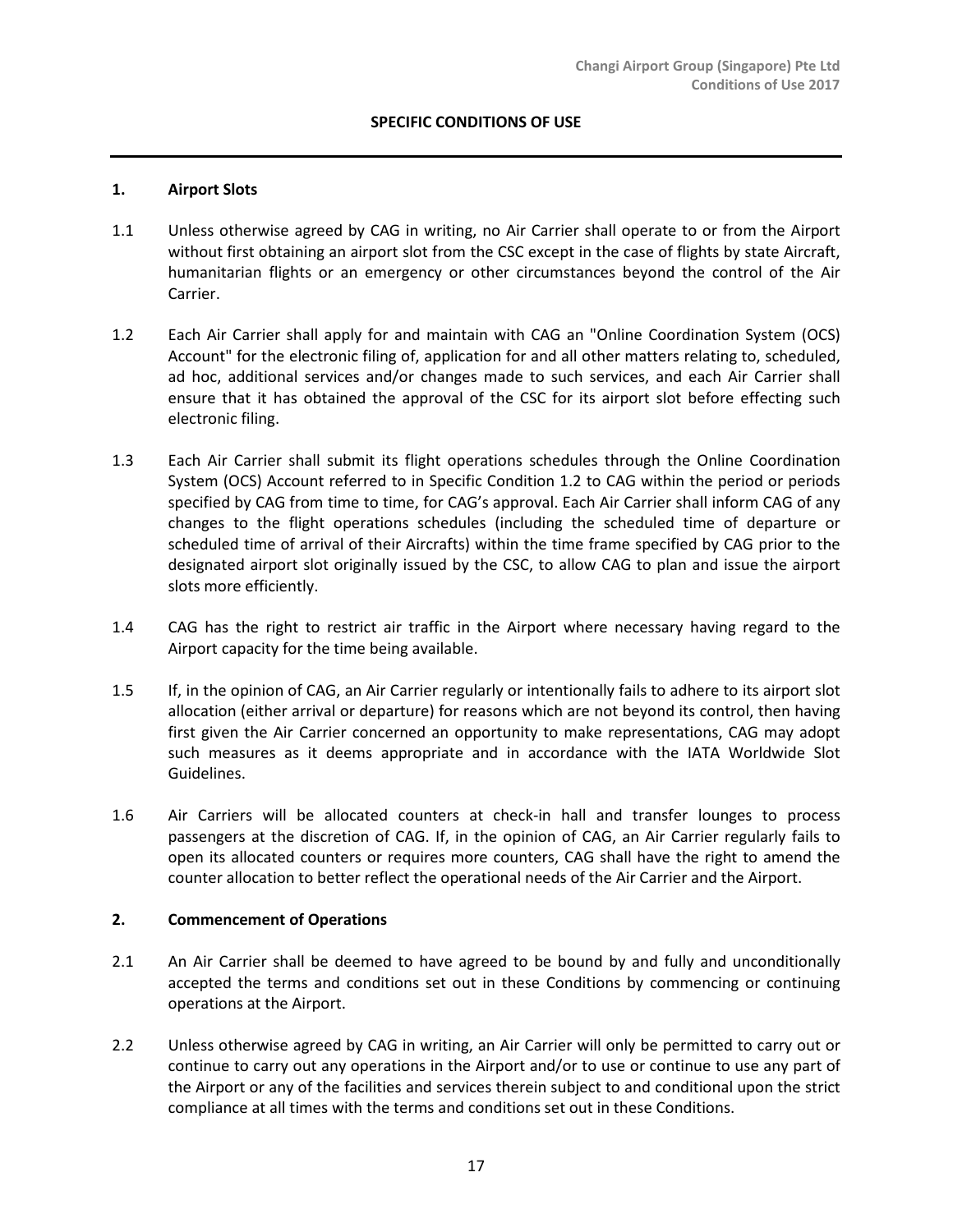#### **3. Ground Handling Services and Aircraft Maintenance Services**

- 3.1 Each Air Carrier shall deploy (or procure to be deployed through contractors, agents or third party service providers approved by CAG) sufficient staff, facilities and resources for the provision of Ground Handling Services to a level satisfactory to and/or prescribed by CAG for purposes of ensuring that the safety, security and operational efficiency of the Airport is maintained at all times (including during exceptional situations or unforeseen circumstances where exceptional handling is required).
- 3.2 Each Air Carrier shall only carry out Ground Handling Services either by itself or by any Approved Ground Handling Company in compliance with CAG's policies on Ground Handling Services for the time being in force including the obtaining of such necessary permits or licenses as required by CAG and shall meet the performance standards and efficiency standards imposed by CAG. Where such Ground Handling Services are provided by an Approved Ground Handling Company, each Air Carrier shall ensure that the Approved Ground Handling Company complies with the performance standards and efficiency standards imposed on them by CAG. If any Approved Ground Handling Company consistently fails to meet or exceed the performance and efficiency standards set by CAG, the Air Carrier shall adjust the service level agreement contract with such Approved Ground Handling Company accordingly in order to meet the said standards. Should the Air Carrier or the Approved Ground Handling Company fail to meet the said standards, CAG shall have the right to modify the use of the Airport Services and Facilities given to the Air Carrier by CAG.
- 3.3 Where the Air Carrier has appointed an Approved Ground Handling Company to provide Ground Handling Services, the Air Carrier shall inform CAG of the name of such Approved Ground Handling Company and the scope of the Ground Handling Services provided, the duration for which the Ground Handling Services would be provided, the service level agreement and such other information as CAG may require, at least 2 months prior to the commencement of the provision of such Ground Handling Services. If such Ground Handling Services are acquired from more than one Approved Ground Handling Company, a breakdown of the scope of services to be provided by each of them shall be provided to CAG. In respect of the provision of security services by third party service providers, the Air Carrier shall ensure that the appointed third party service provider is approved by CAG. The Air Carrier shall update CAG of any changes to the Approved Ground Handling Company and deviations on the scope of services at least 3 months prior to effecting the change. The Air Carrier shall also submit their ground handling service provider transition plan (in such form as may be specified by CAG) to CAG for reference.
- 3.4 Each Air Carrier shall not provide Ground Handling Services to any third party (except wholly owned subsidiaries of the Air Carrier) without obtaining the necessary permits or licenses as required by CAG.
- 3.5 Each Air Carrier shall deploy (or procure to be deployed through contractors, agents or third party service providers approved by CAG) sufficient staff, facilities and resources for the provision of Aircraft Maintenance Services to a level satisfactory to and/or prescribed by CAG for purposes of ensuring that the safety, security and operational efficiency of the Airport is maintained at all times (including during exceptional situations or unforeseen circumstances where exceptional handling is required).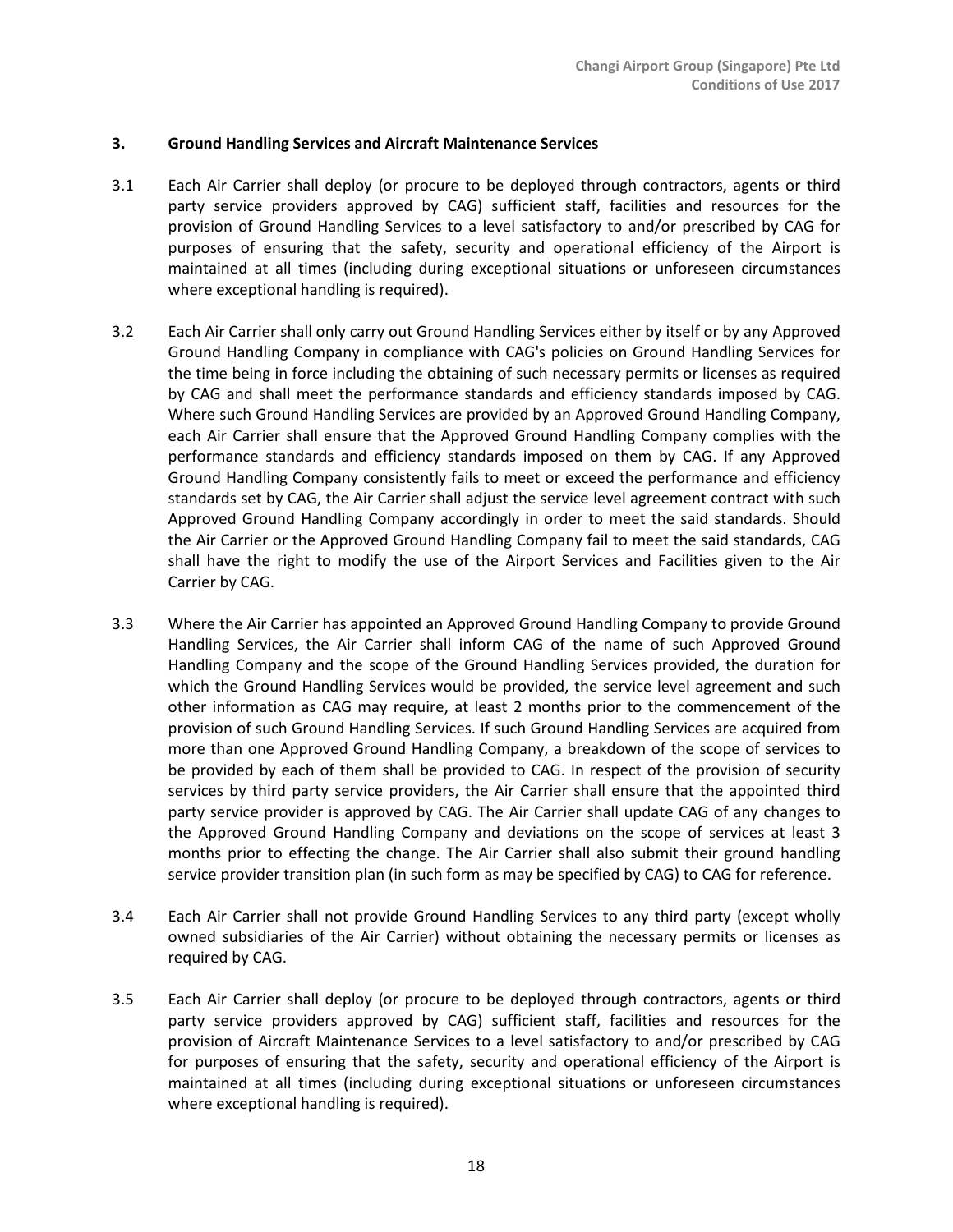- 3.6 Each Air Carrier shall only carry out Aircraft Maintenance Services either by itself or by an Approved Aircraft Maintenance Services Company in compliance with CAG's policies on Aircraft Maintenance Services for the time being in force including the obtaining of such necessary permits or licenses as required by CAG and shall meet the performance standards and efficiency standards imposed by CAG. Where such Aircraft Maintenance Services are provided by an Approved Aircraft Maintenance Services Company, each Air Carrier shall ensure that the Approved Aircraft Maintenance Services Company complies with the performance standards and efficiency standards imposed on them by CAG. If any Approved Aircraft Maintenance Services Company consistently fails to meet or exceed the performance and efficiency standards set by CAG, the Air Carrier shall adjust the service level agreement contract with such Approved Aircraft Maintenance Services Company accordingly in order to meet the said standards. Should the Air Carrier or its Approved Aircraft Maintenance Services Company fail to meet the said standards, CAG shall have the right to modify the use of the Airport Services and Facilities given to the Air Carrier by CAG.
- 3.7 Each Air Carrier shall inform CAG of the name of their Approved Aircraft Maintenance Services Company, the duration for which the Aircraft Maintenance Services would be provided and such other information as CAG may require 2 months prior to the commencement of the provision of such Aircraft Maintenance Services. In the event of a change in the Approved Aircraft Maintenance Services Company, each Air Carrier shall provide timely updates to CAG on the changes.
- 3.8 No Air Carrier shall provide Aircraft Maintenance Services to any third party (except wholly owned subsidiaries of the Air Carrier) without obtaining the necessary permits or licenses as required by CAG.

## **4 Passenger Facilitation**

- 4.1 Each Air Carrier shall comply with the Passenger Facilitation Manual found at <http://www.changiairport.com/en/conditions-of-use.html> as may be amended from time to time.
- 4.2 Each Air Carrier shall, at its own cost and expense, make such arrangements as it deems necessary or desirable to ensure appropriate equipment, services and resources are provided for its passengers whose mobility or sensory skills are reduced or impaired or who are otherwise handicapped.
- 4.3 Each Air Carrier shall, at its own cost and expense, abide by any Minimum Connecting Time prescribed by CAG for transit and transfer passengers. If any Air Carrier declares a Minimum Connecting Time which is shorter than that prescribed by CAG, the Air Carrier shall provide, at its own cost and expense, any resource or manpower which it requires to facilitate this shorter Minimum Connecting Time.
- 4.4 Each Air Carrier shall unless expressly exempted by CAG, at its own cost and expense, use, cause and procure a secure and reliable interface between its database system and the database system of CAG and, in particular: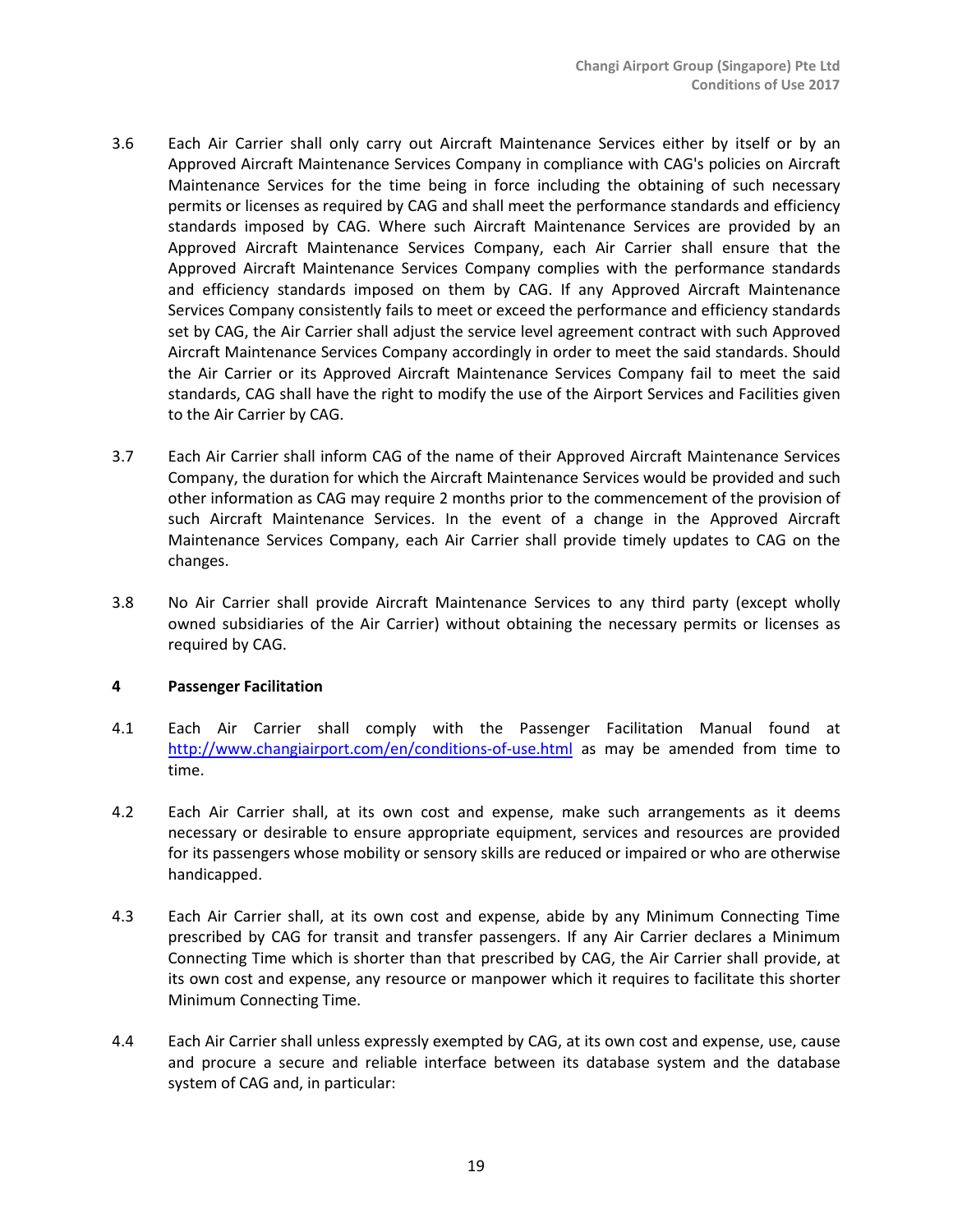- (1) its Departure Control System shall reliably interface and work together with the systems of CAG to send Baggage Source Messages to CAG's Baggage Handling System in such form and manner as specified by CAG and all data formats shall follow the IATA standards (including the carrier code and flight numbers); and
- (2) its Departure Control System shall reliably interface with CAG's or CAG's appointed third party contractors' common use equipment and systems for check-in, transfer, boarding and flight operations in such manner as may from time to time be specified by CAG.
- 4.5 Each Air Carrier shall put in place sufficient procedures and/or systems to cater for the redundancy of any of its systems to minimise system downtime risks. Where required by CAG, each Air Carrier shall establish a service level agreement with CAG in respect of recovery of such systems during downtime.
- 4.6 Where the Air Carrier suffers a Departure Control System failure, the Air Carrier shall immediately notify CAG of such failure and shall effectively manage the situation (including, but not limited to, long queues at the check-in counters). The respective Air Carrier shall, or shall ensure that its Approved Ground Handling Company, give(s) CAG an update of the situation at intervals of every hour until the fault is rectified and the Departure Control System is working normally. The Air Carriers shall also update CAG on any scheduled Departure Control System down time.
- 4.7 Each Air Carrier shall, in the handling of baggage, cause and procure the following:
	- (1) all Baggage Source Messages sent in relation to its operation are in compliance with IATA Recommended Practice 1718 or 1745 or its replacement or modification;
	- (2) each piece of departure or transfer baggage will be tagged with one and only one barcoded baggage tag and such tag shall be in compliance with IATA Recommended Practice (Resolution 1740) or other IATA resolutions as notified by CAG and the label shall be of a print quality that achieves the automatic scanner read rate specified by CAG from time to time; and
	- (3) the efficient handling of all baggage arriving at, or departing from, the Airport without a bar code.
- 4.8 Unless otherwise agreed by CAG in writing, engineering, maintenance, washing or repair work on an Aircraft shall only be carried out at a place in the Airport designated by CAG and subject to such conditions as CAG may from time to time impose.
- 4.9 Each Air Carrier shall ensure that its employees, agents, contractors, customers and invitees are made fully aware of the dangers to Aircraft operation of foreign objects, prohibited and dangerous objects and litter, and an Air Carrier shall at all times ensure that operational areas and facilities assigned to it are left free of such objects.
- 4.10 For security and operational reasons, CAG may from time to time limit the number of contractors or operators who may provide services in the Security Restricted Area. In such event,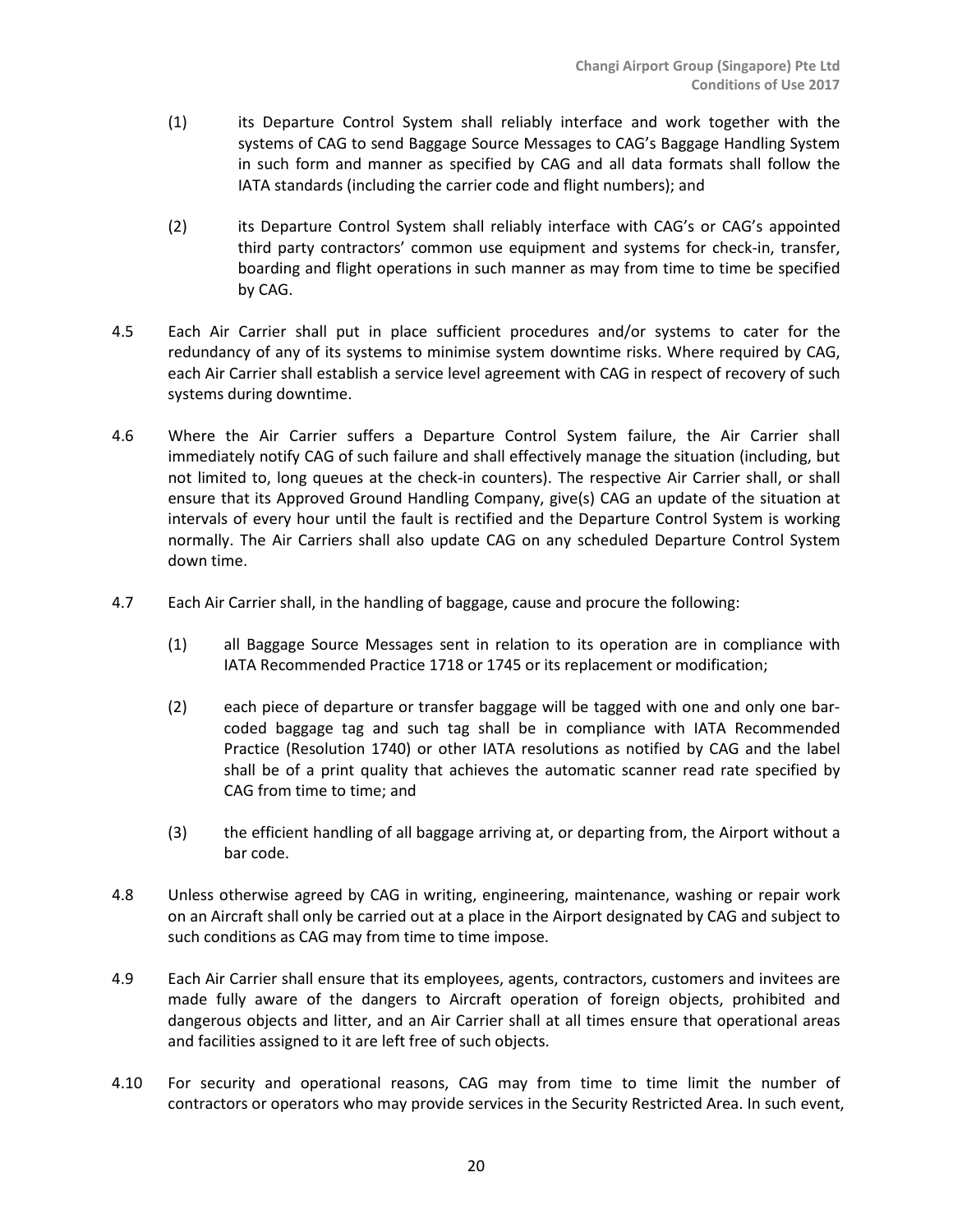should such services be required, an Air Carrier shall only engage such contractors or operators permitted by CAG.

- 4.11 Each Air Carrier acknowledges that CAG promotes a culture of continuous improvement at the Airport. Accordingly, each Air Carrier shall co-operate with and facilitate any reasonable request made by CAG in respect of all airport-pioneered initiatives aimed at:
	- (1) creating an enhanced experience for passengers through increased levels of efficiency, convenience and control of the travelling process;
	- (2) allowing Air Carriers and CAG to enjoy reduced costs, simplified processes and increased customer satisfaction; and
	- (3) allowing CAG to be able to improve the use of existing infrastructure and to maximise capacity in the Airport.

# **5. Incapacitated Aircraft**

- 5.1 Without prejudice to General Condition 3.5,
	- (1) Each Air Carrier shall prepare for CAG's approval, contingency plans for implementation in the event that any of its Aircraft becomes disabled or incapacitated for any reason whilst within the Airport. In such event, the Air Carrier concerned shall immediately, or within such time as may be specified by CAG and at its own cost and expense, move, or procure to be moved, the Aircraft to an area designated by CAG. Without prejudice to Specific Condition 5.1(b) or the generality of Specific Condition 8, the Air Carrier concerned shall indemnify CAG against any loss or damage that may be incurred or suffered by CAG as a result of such Aircraft being so disabled or incapacitated or as a result of its removal.
	- (2) If an Air Carrier neglects, refuses or fails, within a time deemed acceptable by CAG, to remove the Aircraft as provided in Specific Condition 5.1(a), CAG shall be immediately entitled (but not under any obligation) to move or procure on behalf of the Air Carrier concerned the removal of the Aircraft to an area designated by CAG and in such event, the Air Carrier concerned shall reimburse CAG for all costs and expenses therefor (including administrative charges). CAG shall not be responsible for any damage to the Aircraft during the removal operations.
- 5.2 Each Air Carrier shall inform CAG of the name of the contractor, agent or third party service provider engaged to move or remove the Aircraft as set out in Specific Condition 5.1(a) above, and shall update CAG immediately where there is a change to the contractor, agent or third party service provider so engaged. Each Air Carrier shall also provide evidence where required by CAG to show that such contractor, agent or third party service provider engaged by the Air Carrier is technically able to move or remove the Aircraft.

## **6. Safety and Security**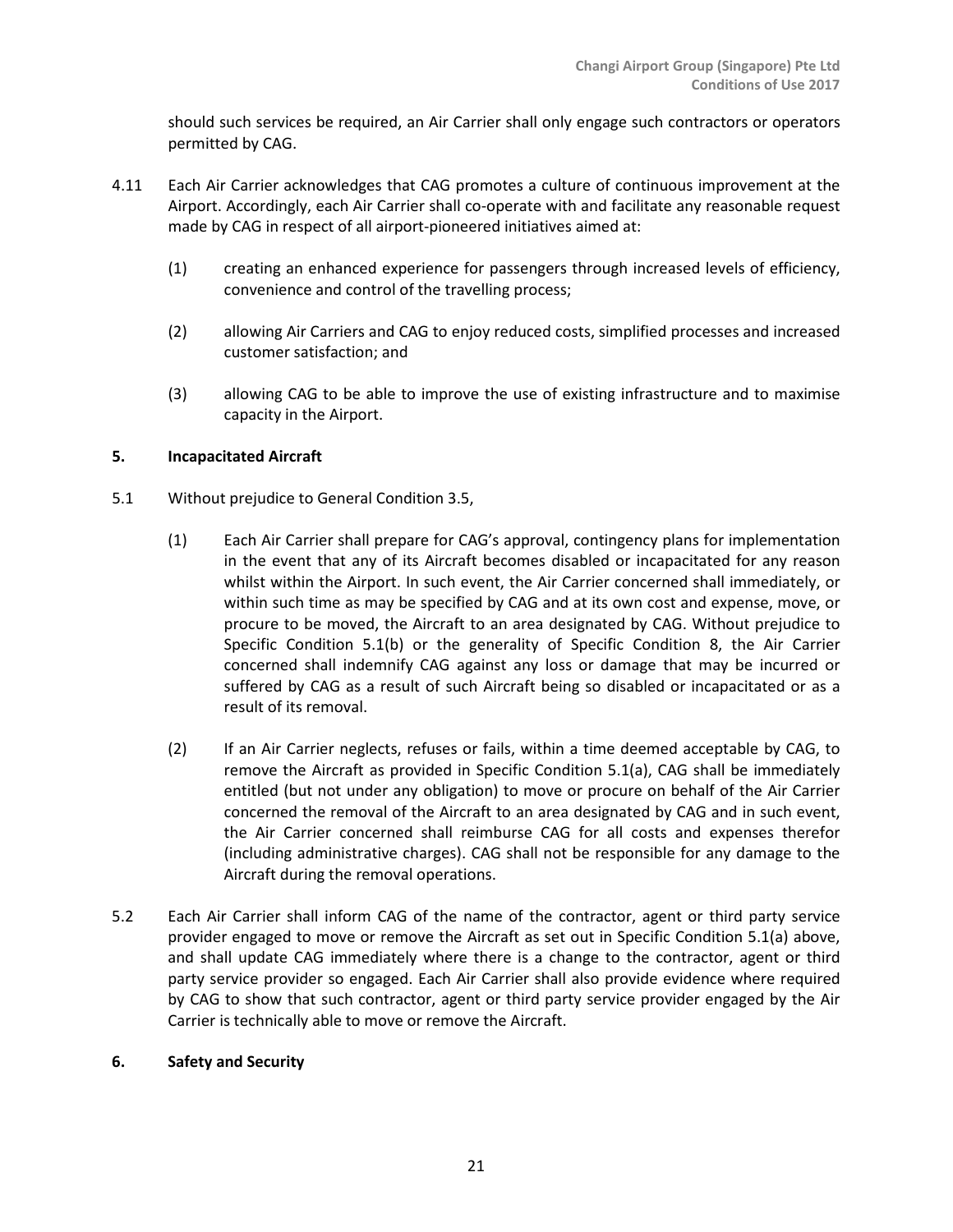- 6.1 Each Air Carrier shall take all necessary steps to ensure that its responsibilities and obligations under the Operator Security Programme (submitted by each Air Carrier to the Singapore Police Force) applicable to it are complied with at all times.
- 6.2 Each Air Carrier shall take all necessary steps, including the provision of instructions, procedures and arrangements to ensure that all its operations at the Airport, including those provided by its agents, contractors or other third party service providers approved by CAG, will be carried out in a safe manner and in compliance with all the requirements and standards relating to safety and security which may be stipulated or imposed by CAG or by any laws, ICAO, CAAS and the Singapore Police Force and which is of a standard expected by the aviation industry.
- 6.3 Each Air Carrier shall maintain and, forthwith upon request by CAG, submit to CAG a safety programme or instructions, procedures and arrangements which sets out the manner in which such Air Carrier intends to address the matters referred to in Specific Condition 6.2. Such safety programme must at all times be satisfactory to CAG and the Air Carrier concerned shall comply with such safety programme at all times.
- 6.4 Each Air Carrier shall ensure that all of its employees and all employees of its contractors, subcontractors, consultants and agents who require access to any part of the Security Restricted Area, or any other areas designated by CAG as being subject to control of access and all their vehicles requiring access to such areas, apply for and obtain the appropriate valid security passes and such passes are prominently displayed at all times.

# **7. Signage**

- 7.1 For purposes of facilitating the display of flight information or wayfinding, CAG shall be entitled to display as it deems appropriate within the Airport, the corporate logo of an Air Carrier.
- 7.2 The confirmed logo color (i.e. pantones and bromides) of the Air Carrier and its size specifications shall be submitted by the Air Carrier to CAG within the period specified by CAG from time to time.
- 7.3 Each Air Carrier may display its logo, name or sign on its plant, equipment or vehicles within the Airport only with the prior written consent of CAG.
- 7.4 Unless permitted by CAG, no Air Carrier shall display its logo, name or sign in any part of the Airport, including counters assigned to it for passenger check-in, transfer, ticket sales and information and/or departure gate lounges.

## **8. Information and Data**

8.1 Each Air Carrier shall, prior to the operation of any of its Aircraft at the Airport, submit such information on the Aircraft it intends to operate as set out in Schedule 1, along with any supporting documents requested for by CAG in relation to the same. This is to facilitate calculation of the Charges. Where such information or supporting documents are not duly submitted prior to the operation of the Aircraft, the Air Carrier agrees that CAG shall have the right to levy the maximum Charges on the Air Carrier given the Aircraft specification.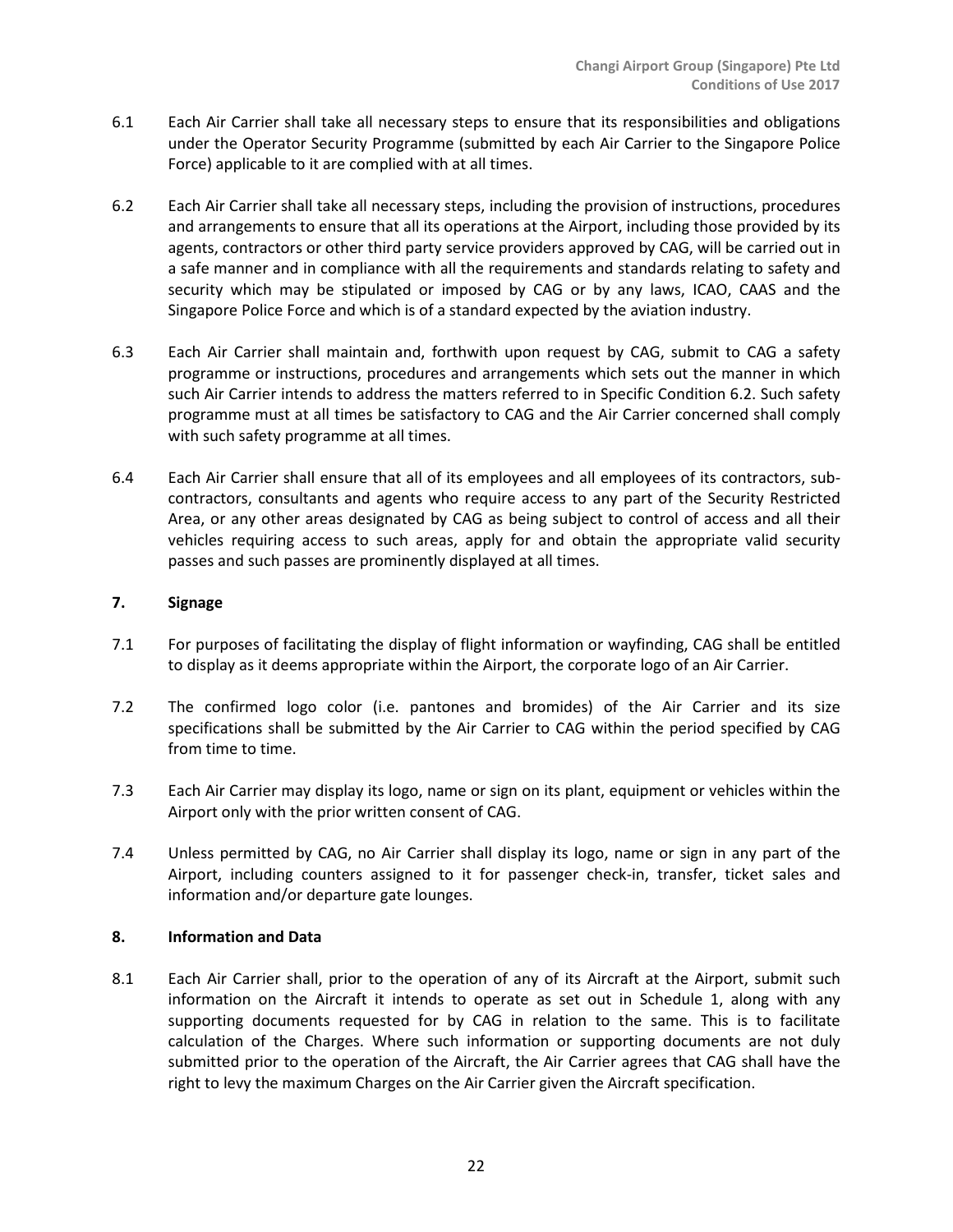- 8.2 Each Air Carrier shall, prior to the commencement of its operations and thereafter from time to time as required by CAG, submit to CAG for approval, plans (including operational plans) and such other information as CAG may deem necessary or desirable for the safe, secure and efficient operation of the Airport. Such plans shall be implemented by the Air Carrier concerned as soon as practicable and, in any case, no later than any date or timeframe stipulated by CAG.
- 8.3 Each Air Carrier shall submit to CAG on a periodic basis to be specified by CAG, the PSC, PSSC and aviation levy collected by it on behalf of CAG and CAAS. Soft copies and electronic messages of passenger data, passenger categories and passenger manifests (as set out in Schedule 1) for each flight must be submitted to CAG before or at the same time the PSC, PSSC and aviation levy are submitted to support the abovementioned periodic declarations. Should a passenger cancel or not use the air ticket purchased and request the Air Carrier for a refund of the PSC, PSSC and aviation levy paid, the Air Carrier shall provide the refund accordingly. If the Air Carrier decides to impose an administrative fee for processing the refund, such fee shall be of a reasonable amount.
- 8.4 Each Air Carrier shall inform CAG of any changes in its operations. Such information includes but is not limited to such Air Carrier's airline office operating hours and location, check-in operations timing, early check-in arrangements, and number of check-in counters.
- 8.5 Each Air Carrier shall provide CAG with any information as CAG may require for the operational, billing and analytical needs of CAG, as well as to enable CAG to duly discharge its duties and/or requirement to supply information or statistics to CAAS, within such time as CAG may from time to time specify. This includes the submission of its aircraft, flight, passenger and/or cargo data which shall be submitted electronically at the intervals, format and structure specified by CAG from time to time. Each Air Carrier may provide CAG with such information through its contractors, agents or other third party service providers. Unless otherwise notified in writing by CAG, such information shall include the details as set out in Schedule 2.
- 8.6 Each Air Carrier shall provide advanced baggage information for all bags departing, transferring and arriving at the Airport. The baggage information will be shared in IATA or other standard format agreeable by CAG as set out in Schedule 2.
- 8.7 Unless otherwise agreed by CAG in writing, each Air Carrier shall provide all of the information required under Specific Conditions 8.1 to 8.7 in the manner and format from time to time specified by CAG and to a standard that satisfies CAG. All of the information shall be provided by the Air Carrier at its own cost.
- 8.8 If an Air Carrier fails to provide the information referred to in this Specific Condition 8 and within the stipulated time periods, CAG may restrict the services available to such Air Carrier or refuse to provide any services to such Air Carrier.
- 8.9 CAG may request copies of the Aircraft load sheet to enable verification of all details with respect to the passengers carried on any or all flights departing from the Airport during a specified period, and extracts from Aircraft flight manuals or manufacturer's certificate to enable verification of the Aircraft weight and noise characteristics. The Air Carrier concerned shall, within the period specified by CAG from time to time, supply CAG with the original copies of such documents.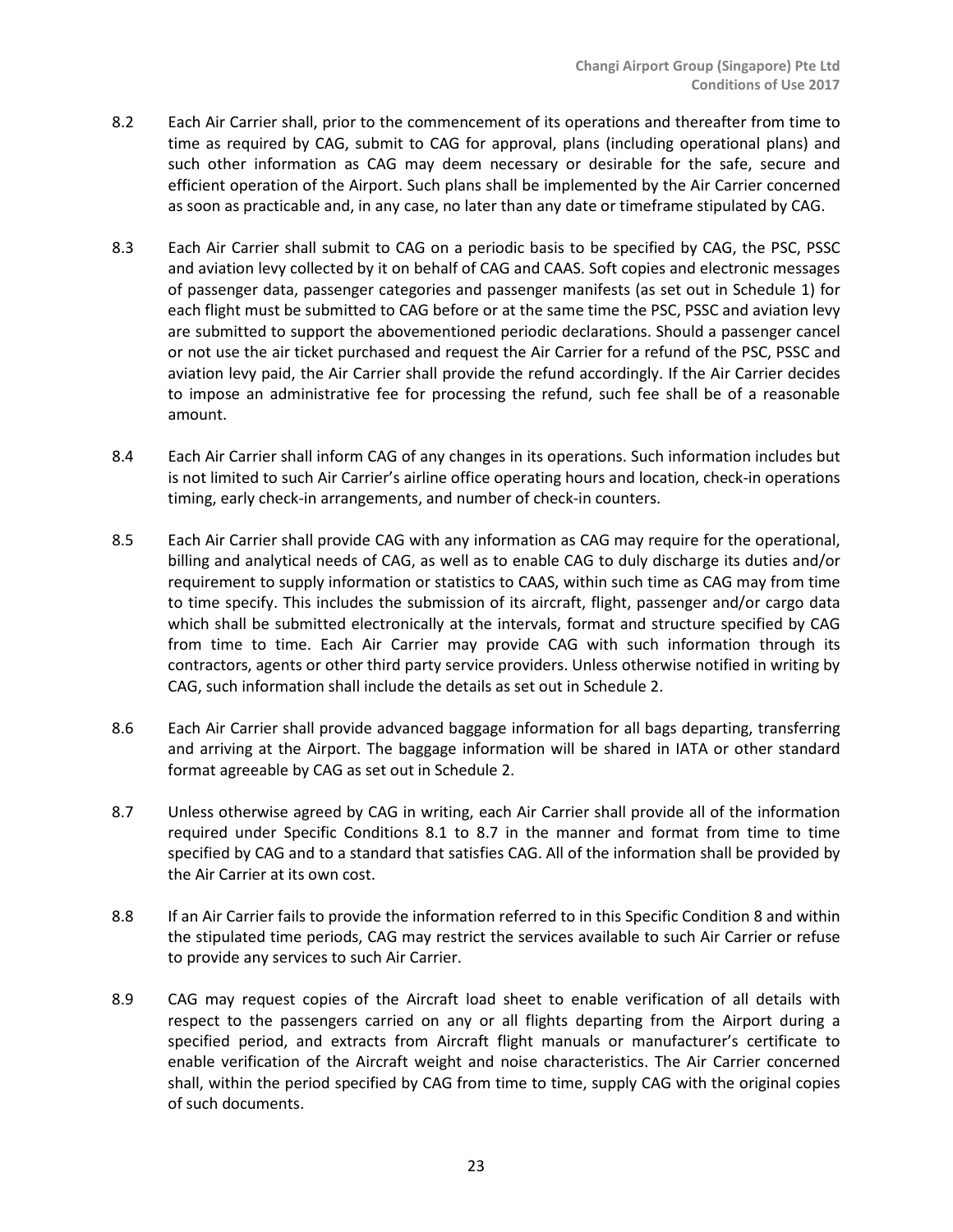## **9. Security Deposit, Billing and Payment**

- 9.1 CAG shall be entitled to require each Air Carrier to place with CAG a security deposit ("Security Deposit") in cash (or, in lieu thereof, a bank guarantee issued by a bank in Singapore acceptable to CAG in such form and on such terms that are acceptable to CAG), of an amount not more than the estimated Charges (as determined by CAG) that the Air Carrier is likely to incur for its operation at the Airport equivalent to a range of up to 6 months' estimated LPA, PSC/PSSC/aviation levy and other charges. The Security Deposit shall be placed with CAG, if so required by CAG, prior to the commencement of the operation of the Air Carrier concerned and, in any other case, within 14 days of the demand in writing for the Security Deposit by CAG.
- 9.2 For the purposes of Specific Condition 9.1 above, if the Air Carrier places a Security Deposit in the form of a bank guarantee, the bank guarantee shall remain valid and effective for a period of at least 1 year at a time and the bank guarantee shall be renewed 1 month before its expiry date, failing which CAG shall have the right to invoke the bank guarantee and the cash received shall be held as the Security Deposit.
- 9.3 The amount of the Security Deposit required by CAG shall be maintained throughout until after the cessation of operations in the Airport of the Air Carrier concerned. However, CAG may from time to time review and revise the amount of the Security Deposit placed by Air Carriers and if CAG determines that an increase in the amount of the Security Deposit placed is required, an additional Security Deposit for the amount increased shall be placed by the Air Carrier with CAG within 14 days of the demand in writing of CAG.
- 9.4 CAG shall be entitled to apply the Security Deposit placed by an Air Carrier for payment of any sum due but unpaid by the Air Carrier concerned to CAG. In such case, the Air Carrier shall forthwith on demand of CAG provide an additional Security Deposit to CAG of the amount so applied.
- 9.5 Subject to Specific Condition 9.4, CAG shall:
	- (1) where the Security Deposit is in the form of cash, repay the outstanding balance of the Security Deposit to the Air Carrier concerned without the payment of interest; or
	- (2) where the Security Deposit is in the form of a bank guarantee, return the bank guarantee to the Air Carrier,

(in either case) after the cessation of operation in the Airport of the Air Carrier concerned, provided that at the time of the repayment or the return of the Security Deposit, there is no outstanding sum owing by or claim unsettled against the Air Carrier concerned.

9.6 (1) In the event that an Air Carrier has not placed a Security Deposit with CAG or procured the issuance of a bank guarantee, in either case, upon and subject to Specific Condition 9, Charges shall be payable on a per flight basis before the Aircraft in question departs; and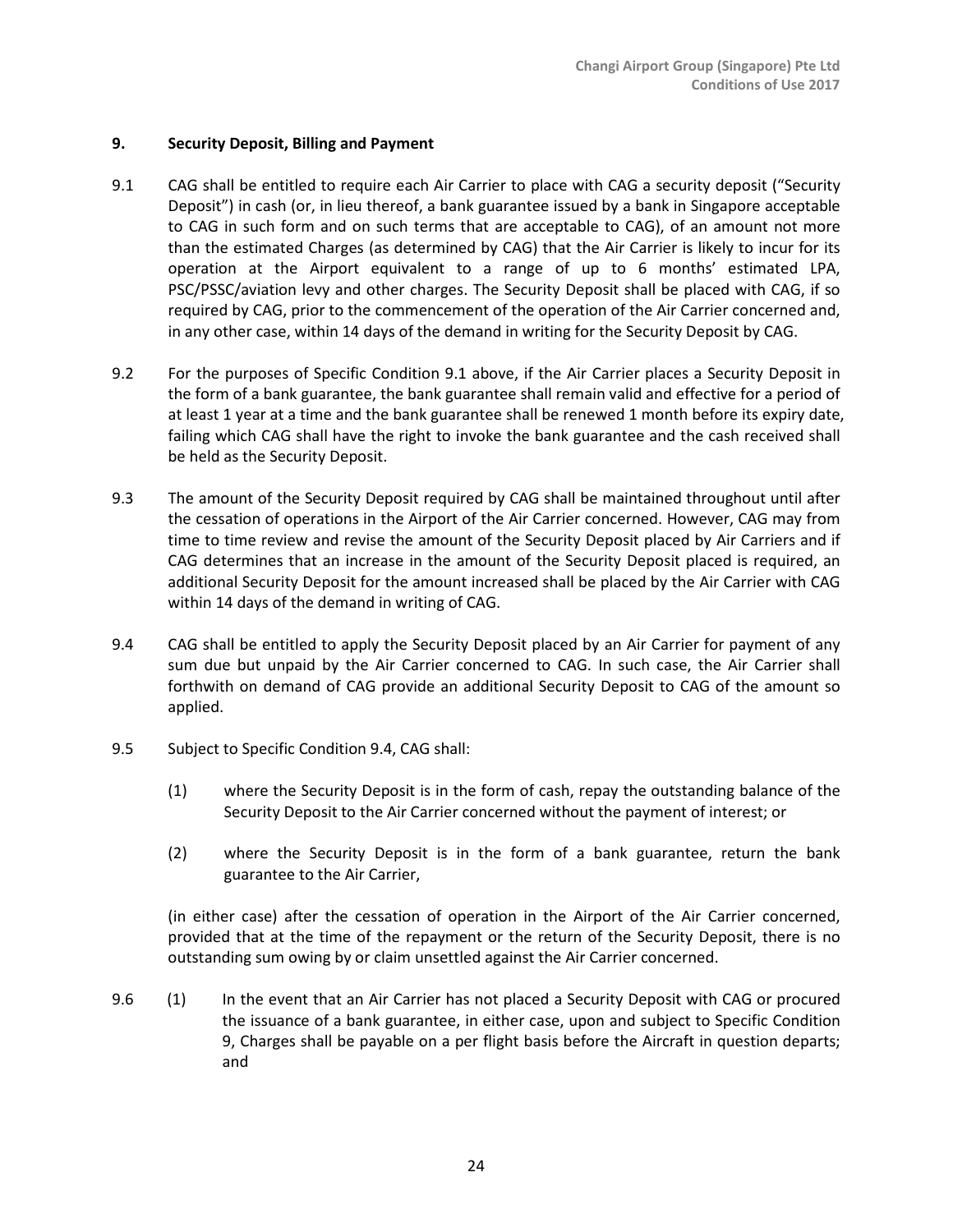- (2) In the event that an Air Carrier has placed a Security Deposit with CAG or procured the issuance of a bank guarantee, in either case, upon and subject to Specific Condition 9, unless otherwise specified in these Conditions, Charges shall be paid by the Air Carrier within 14 days from the date stated on the bill or the payment term specified by CAG.
- 9.7 An Air Carrier shall not, without the prior written consent of CAG, be entitled in respect of any claim he may have against CAG or otherwise, to set off against or deduct from the Charges, the amount of such claim(s). The Air Carrier concerned must pay the Charges in full pending resolution of any such claim(s).
- 9.8 All charges incurred by the Air Carrier in obtaining and maintaining the Security Deposit shall be borne by the Air Carrier.
- 9.9 Each Air Carrier shall, on behalf of CAG, collect the PSC, PSSC and aviation levy from its passengers and any form of charges that CAG may require from time to time. Such collection shall be paid to CAG as set out in CAG's terms of payment with the Air Carrier.

## **10. Air Carrier Representative**

10.1 Each Air Carrier shall at all times appoint an authorised representative. The appointment of such representative shall be notified by the Air Carrier to CAG in writing and, until receipt of notice in writing to the contrary from the Air Carrier concerned, CAG shall be entitled to treat the representative for the time being notified to it as having full power and authority to represent the Air Carrier concerned in dealing with CAG in all matters relating to and/or arising out of such Air Carrier's operations at the Airport, including all matters under these Conditions of Use.

#### **11. Consultation**

CAG will, as far as practicable, consult the Airline Operators' Committee on common operational issues, including various operational standards and service levels, which may affect Air Carriers.

# **12. Information Technology ("IT")**

Each Air Carrier shall ensure that its IT systems that provide services directly or indirectly to passengers have adequate redundancy to prevent disruptions to passenger facilitation services. In addition, each Air Carrier shall comply with CAG's IT architecture standards and guidelines when using CAG's IT Systems, as CAG shall from time to time specify.

## **13. Emergency and Crisis Management**

13.1 Each Air Carrier shall submit to CAG prior to its commencement of operations at the Airport its emergency and crisis management plans and procedures in connection with all potential threats to passengers, cargo and the Airport Services and Facilities which shall include the information set out in Schedule 3 and which shall be aligned with CAG's emergency plans and procedures. Such plans and procedures shall be updated as required and a copy shall be submitted to CAG twice annually ( $1<sup>st</sup>$  annual submission shall be between January to June, and the  $2<sup>nd</sup>$  submission between July to December).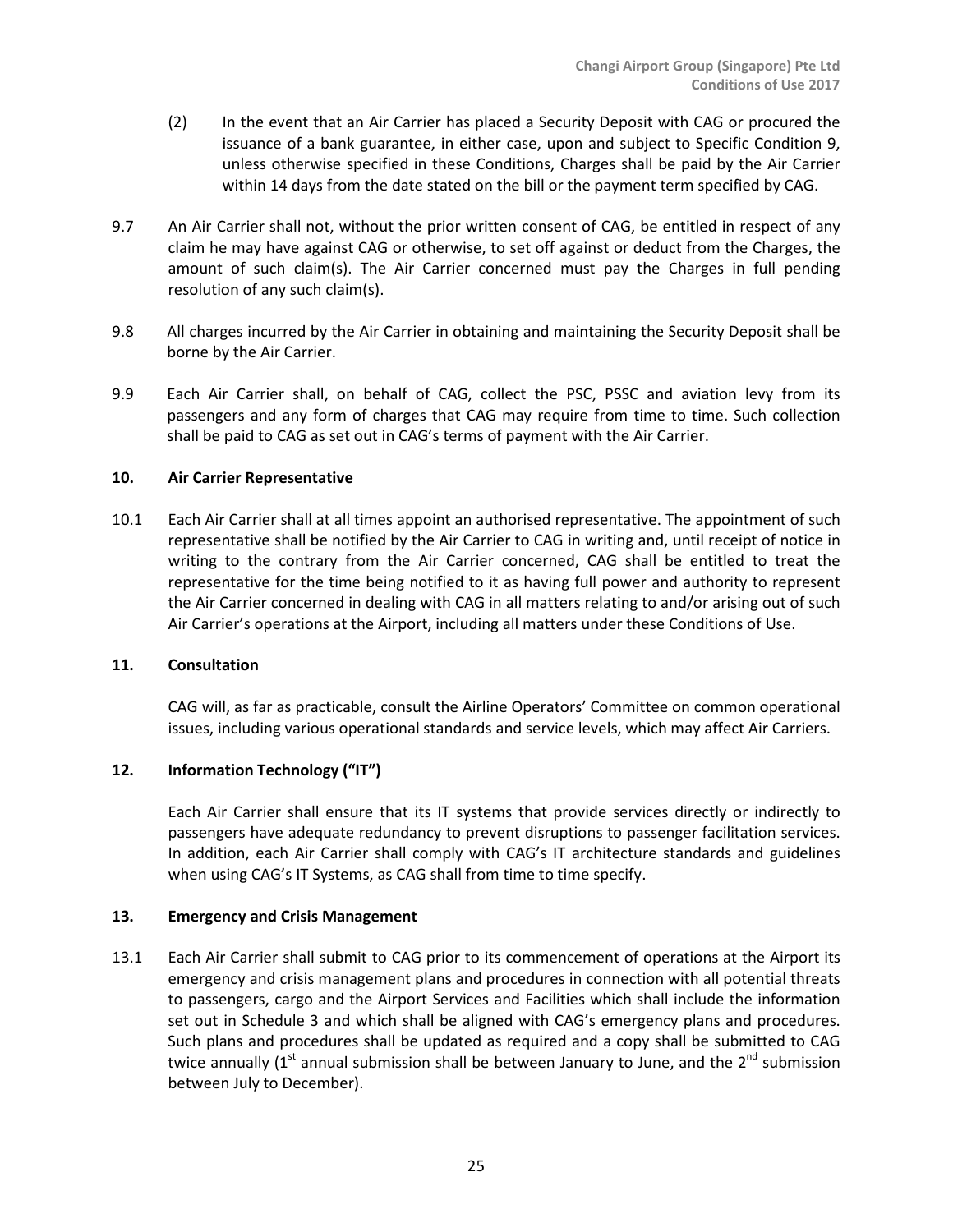- 13.2 Each Air Carrier shall comply with all rules, regulations, notices, directives and orders issued by CAG in respect of emergency and crisis management.
- 13.3 In the event of any emergency or crisis, each Air Carrier shall ensure that their nominated representatives are contactable 24/7 by the telephone number(s) provided by each Air Carrier, and shall provide all documents as may be reasonably requested by CAG within an hour of such request by CAG, including but not limited to, the passenger and cargo manifests during an aircraft accident, and the Notice to Captain of Special Loads during a dangerous cargo incident.
- 13.4 CAG reserves the right to determine which flights will be allowed to arrive and/or depart from the Airport in the event of any emergency or crisis that reduces the handling capacity at the Airport.
- 13.5 In addition to the flight operation schedule stated in Specific Condition 1.3, each Air Carrier shall also work with CAG on a reduced flight operations schedules. This reduced flight operations schedules shall be based on a scenario where the Airport capacity is reduced.
- 13.6 In the event of a disruption to fuel supply, CAG reserves the right to determine the amount of fuel that an Air Carrier can uplift at the Airport.

## **14. General**

- 14.1 Each Air Carrier shall submit the following documents to CAG:
	- (1) a copy of its press release at the point of submission to the press or other media when such press release involves or relates to the Air Carrier's operations at the Airport;
	- (2) security programme which meets the requirement of CAG's security arrangements and any relevant requirements under law upon CAG's request;
	- (3) plan evidencing adequate arrangements to facilitate passengers to contact the Air Carrier on a 24/7 basis and to provide up to date information on the website of the Air Carrier;
	- (4) plan evidencing adequate disruption management and recovery procedures in connection with the effects of disruptive events at the Airport (including full or partial closure for any reason). In particular, such procedures shall cover (as appropriate) the provision to passengers of information, welfare, food, accommodation and re-ticketing arrangements;
	- (5) any other information, plans, programmes, procedures or documents as CAG may require the Air Carrier to submit from time to time by notice from CAG to the Air Carrier; and
	- (6) plan evidencing adequate lost and found arrangements to facilitate passengers to pick up any lost baggage or other items found at the Airport. Such plan shall include putting in place a voice message system for passengers to leave a voice message should the Air Carrier be unable to pick up a passenger's call in time, replying a passenger's enquiry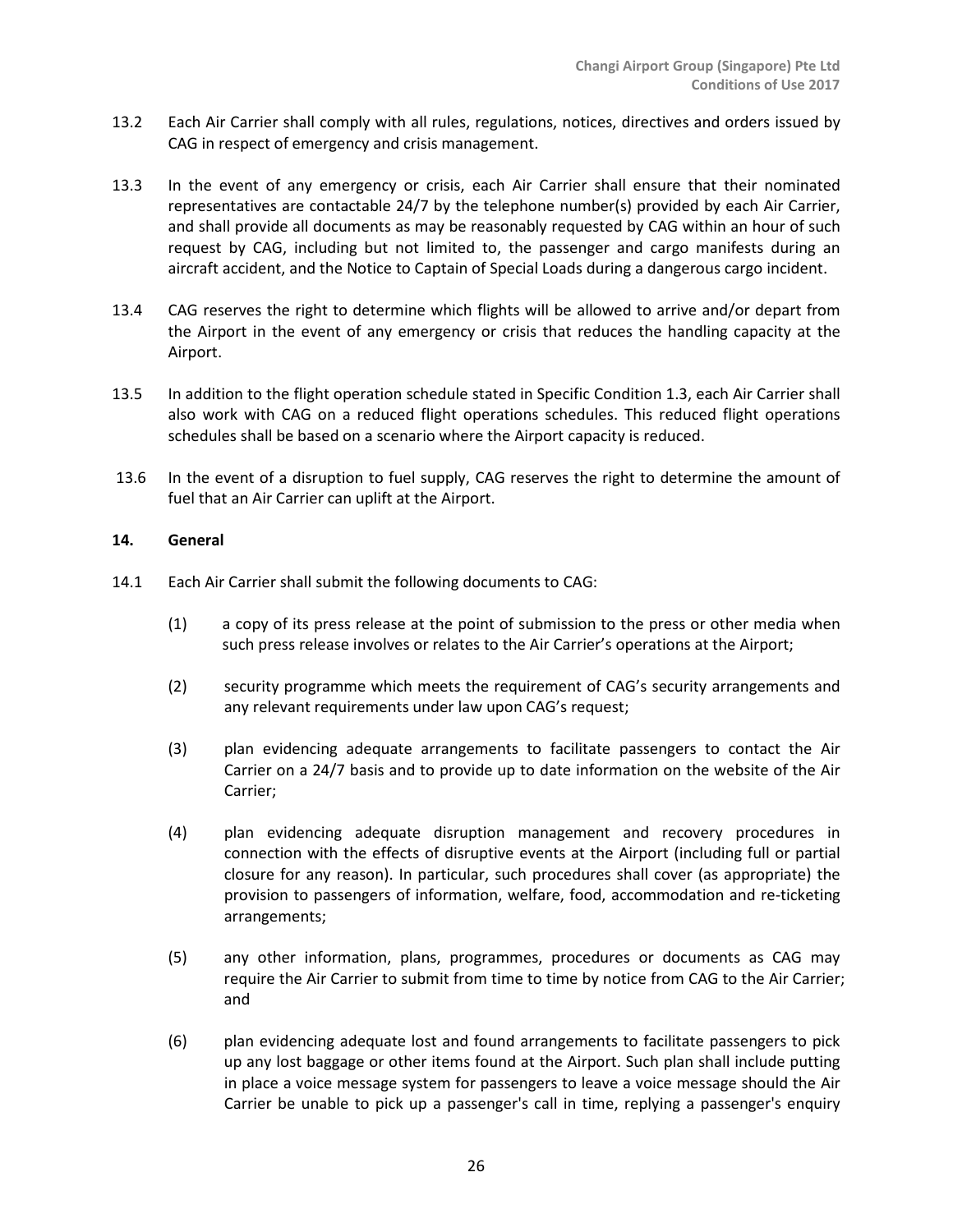within 24 hours of a passenger's call (or any other forms of communication methods) and sending an interim response to passengers in the event that the Air Carrier is still tracing their baggage or sorting out claims.

- 14.2 If CAG is required to provide any of the measures referred to in Specific Condition 14.1(4) due to the Air Carrier's default, all costs (internal and external) reasonably and properly incurred by CAG shall be fully rechargeable to the Air Carrier and shall be payable by the Air Carrier on demand.
- 14.3 Each Air Carrier shall provide CAG with details of any changes to any information, plans, programmes, procedures or such other documents required to be submitted by the Air Carrier under these Conditions, within 30 days of such change.
- 14.4 Each Air Carrier shall adhere to the IATA codes and internationally accepted standards in respect of the naming convention for airlines, airports, cities and countries in their reference codes.

#### **15. Insurance**

- 15.1 Without limiting its liabilities under the Contract, each Air Carrier shall procure and maintain at all times insurance coverage and at the User's expense against such risks and for such sums and with such insurer as may be required by CAG from time to time, which insurance shall include CAG as an additional insured and shall contain cross liability and waiver of subrogation clauses.
- 15.2 Each Air Carrier shall, immediately upon CAG's request, furnish CAG with evidence of such insurance.
- 15.3 Each Air Carrier shall not do or permit or suffer to be done at the Airport anything whereby any insurance policy or policies effected by CAG in respect of the Airport or the Airport Services and Facilities may become void or voidable or whereby the rate of premium for any such insurance may be increased (and shall reimburse CAG for any such increase).

# **16. Termination**

CAG may terminate the Air Carrier's right of use of the Airport Services and Facilities by reasonable notice to the Air Carrier if the Air Carrier has failed to observe or perform its obligations under the Contract within a reasonable time after CAG has given to such Air Carrier reasonable notice of such failure and reasonable opportunity to remedy such failure. Such termination shall be without prejudice to each Party's rights in respect of any antecedent breach of the Contract by the other Party.

# **17. Confidentiality**

- 17.1 Each Party ("**the Recipient**") undertakes to the other Party ("**the Discloser**") to:
	- (1) hold all Confidential Information of the Discloser which it obtains in relation to the Contract, in strict confidence;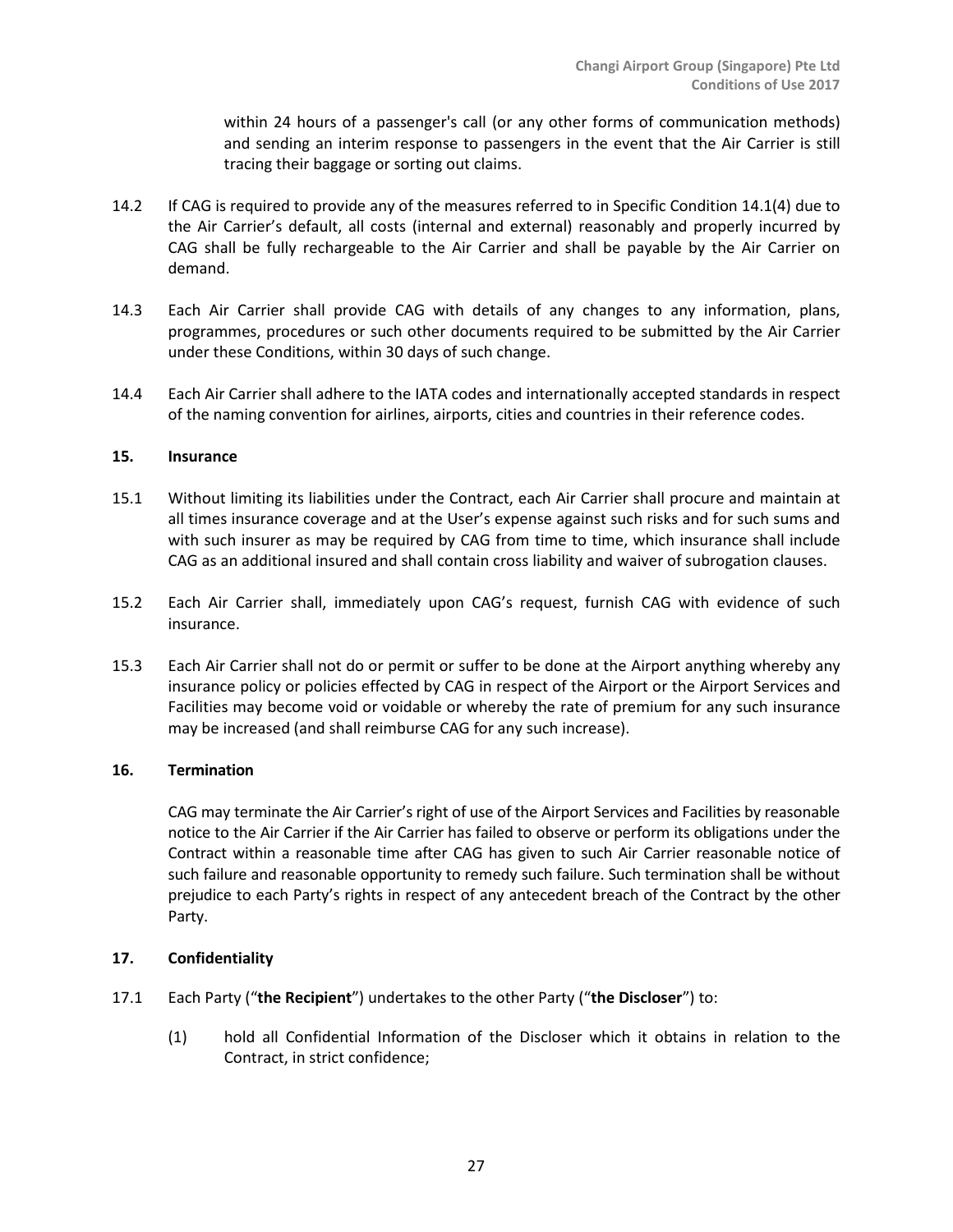- (2) not disclose, or authorise the disclosure of, the Discloser's Confidential Information to any third party other than pursuant to Specific Conditions 17.2, 17.3 and 17.4;
- (3) not use, or authorise anyone to use, the Discloser's Confidential Information for any purpose other than the performance of undertaking the Recipient's obligations or the exercise of its rights or the receipt of any benefits pursuant to the Contract; and
- (4) promptly notify the Discloser of any suspected or actual unauthorised use or disclosure of the Discloser's Confidential Information of which the Recipient becomes aware and promptly take all reasonable steps that the Discloser may require in order to prevent, stop or remedy the unauthorised use or disclosure.
- 17.2 The Recipient may disclose the Discloser's Confidential Information to the Recipients' officers, directors and employees but only to the extent, and provided that such persons:
	- (1) need to know the Confidential Information disclosed to them; and
	- (2) have been informed in writing of the confidential nature of the Confidential Information and the purpose for which it may be lawfully used.

The Recipient shall ensure that such persons comply with the terms of the Contract in respect of the Confidential Information disclosed to them and the Recipient shall be responsible and liable for the acts and omissions of such persons.

- 17.3 Specific Condition 17.1 shall not apply to Confidential Information to the extent that:
	- (1) such Confidential Information has been placed in the public domain other than through the fault of the Recipient;
	- (2) such Confidential Information has been independently developed by the Recipient without reference to the Confidential Information of the Discloser;
	- (3) the Discloser has approved in writing the particular use or disclosure of the Confidential Information;
	- (4) such Confidential Information was already known by the Recipient prior to the disclosure without an obligation of confidentiality; or
	- (5) such Confidential Information is independently received from a third party without any obligation of confidence and the Recipient has made reasonable enquiries that the third party owed no obligation of confidence to the Discloser.
- 17.4 Each Party may disclose the other Party's Confidential Information if, and to the extent that, it is required to do so by a relevant authority or otherwise by applicable law.
- 17.5 The obligations with respect to Confidential Information shall survive termination of the Contract.

## **18. Dispute Resolution**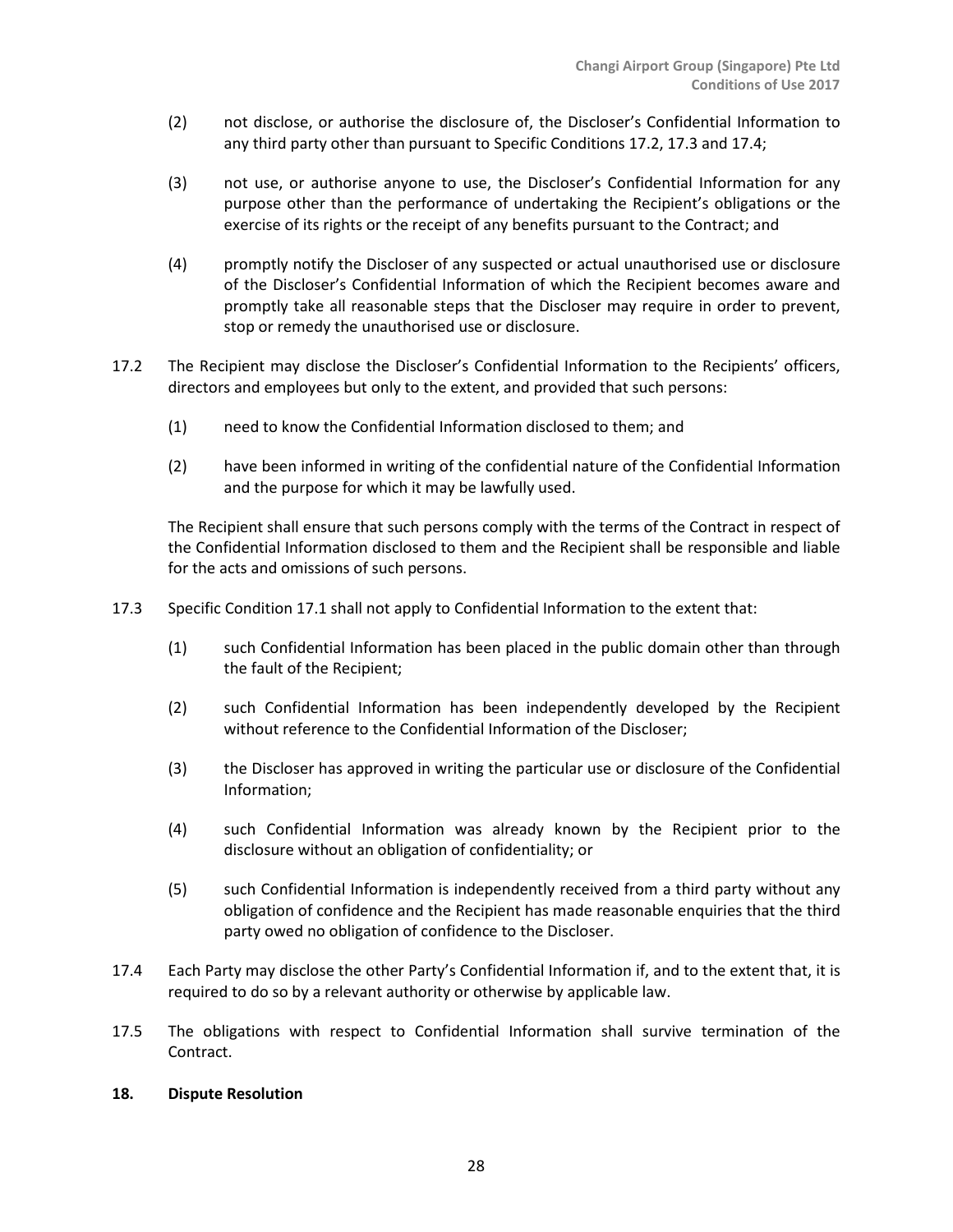- 18.1 All and any disputes arising out of or in connection with the Contract, including any question regarding its existence, validity or termination, shall be referred to and finally resolved by arbitration in Singapore in accordance with the Arbitration Rules of the Singapore International Arbitration Centre as at present in force, which rules are deemed to be incorporated by reference to this Specific Condition. The arbitration tribunal shall consist of three arbitrators with both Parties having the right to appoint one arbitrator each, and the third arbitrator shall be appointed jointly by the two arbitrators who were appointed by the Parties. The arbitration proceedings shall be conducted in the English language.
- 18.2 If the Air Carrier is a foreign person, the Air Carrier shall provide CAG with the name and address of an agent resident in Singapore authorised to accept service of documents, including legal process, on behalf of the Air Carrier. A notification of an agent under this Specific Condition 18.2 shall be irrevocable unless replaced by another agent resident in Singapore and notified to CAG in writing. The Air Carrier shall immediately appoint a replacement agent in circumstances where an appointed agent is no longer able to act or is no longer resident in Singapore.

#### **19. Use of Premises at the Airport**

- 19.1 All allocation, assignment, use and occupation of the facilities at the Airport, including Aircraft parking stands, departure and arrival gates, departure gate lounges, departure gate hold rooms, remote parking facilities, baggage conveyors, counters for passenger check-in, transfer, ticket sales and/or information and any other passenger and baggage processing facilities shall be subject to prior arrangement with CAG in accordance with its established procedures for allocation, assignment and availability. In particular, the Air Carriers shall work with CAG to review and adjust the opening periods of the gate hold rooms when necessary.
- 19.2 Air Carriers that require office or Commercially Important Persons lounge space at the Airport should provide sufficient and reasonable time to CAG to indicate the intent to take up such space. This would facilitate any allocation or handover procedures to be carried out by CAG.
- 19.3 Plans for major renovations of facilities in the Airport used by an Air Carrier must be submitted to CAG, as well as to all relevant governmental authorities for approval, at least 30 days or such longer time as may be required and notified by CAG prior to the planned start date of renovation works. Renovation works can only commence upon approval of the renovation plans by the abovementioned authorities.
- 19.4 The Air Carrier shall:
	- (1) maintain and keep all areas at the Airport utilised or occupied by the Air Carrier or any of its employees, contractors, sub-contractors, consultants, agents, suppliers, customers, invitees or visitors in a clean and orderly condition and free of litter, pests and stray animals at all times;
	- (2) ensure that all approved equipment and materials (including brochures, baggage tags, carpet, queue control equipment) utilised by the Air Carrier or any of its employees, contractors, sub-contractors, consultants, agents, suppliers, customers, invitees or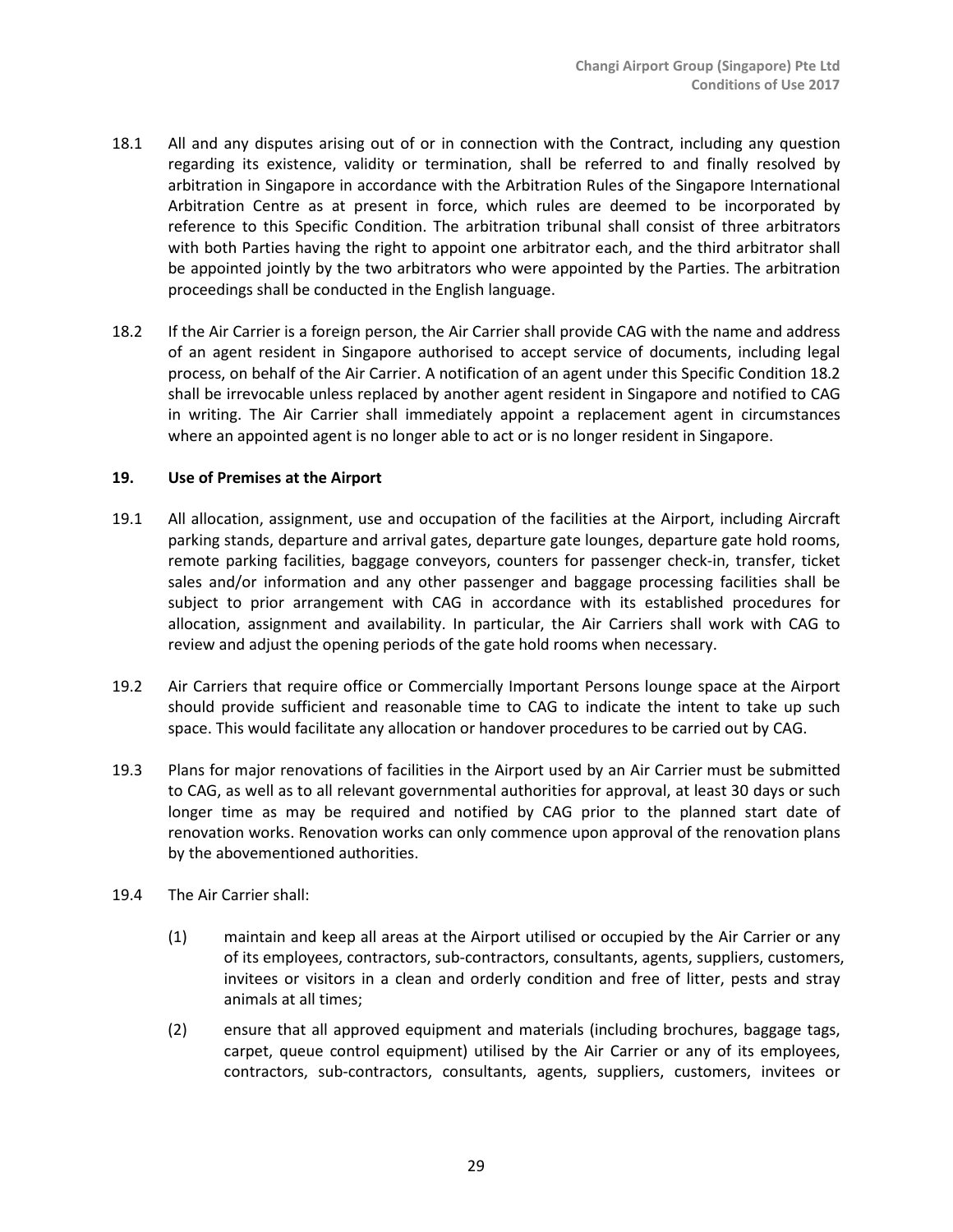visitors are in good, presentable condition and kept in proper storage away from the Airport common areas when not in operational use;

- (3) ensure that all waste materials and refuse generated by the Air Carrier's employees, contractors, sub-contractors, consultants, agents, suppliers, customers, invitees or visitors are deposited or collected in polyethylene bags or such other containers as may be prescribed by CAG from time to time and disposed in such manner and at such places as may be prescribed and designated by CAG;
- (4) ensure that in respect of any Aircraft for which the Air Carrier has agreed, or which CAG has requested the Air Carrier to be responsible for, the Air Carrier remove discarded items/aircraft refuse in the passenger loading bridge immediately after the Aircraft push back;
- (5) without prejudice to its obligations under sub-paragraphs (1), (2) and (3) above, the Air Carrier shall engage and retain the services of qualified cleaning, pest control and maintenance contractors to ensure that the state of cleanliness in the Airport areas utilised by the Air Carrier is of a high standard and acceptable to CAG;
- (6) ensure that any vehicle, equipment or facility operated by or for the Air Carrier or any employee, contractor, sub-contractor, consultant, agent, supplier, customer, invitee or visitor of the Air Carrier is properly maintained and serviced at all times, and that any leakage or spillage of oil and other liquids, chemicals or other hazardous or corrosive materials from such vehicle, equipment or facility is properly and promptly cleaned; and
- (7) without prejudice to its obligations under sub-paragraph (6) above, clean any spillage and leakages from any of the Air Carrier's vehicles, equipment and/or facility. In the event that the Air Carrier fails to do so to CAG's satisfaction within the period prescribed by CAG, CAG may engage contractors to clean the affected area(s), and the Air Carrier shall promptly on written demand indemnify CAG for all costs and expenses incurred by CAG in connection therewith and shall also pay to CAG an administrative charge at 15% of the amount so indemnified or such other rate as determined by CAG from time to time.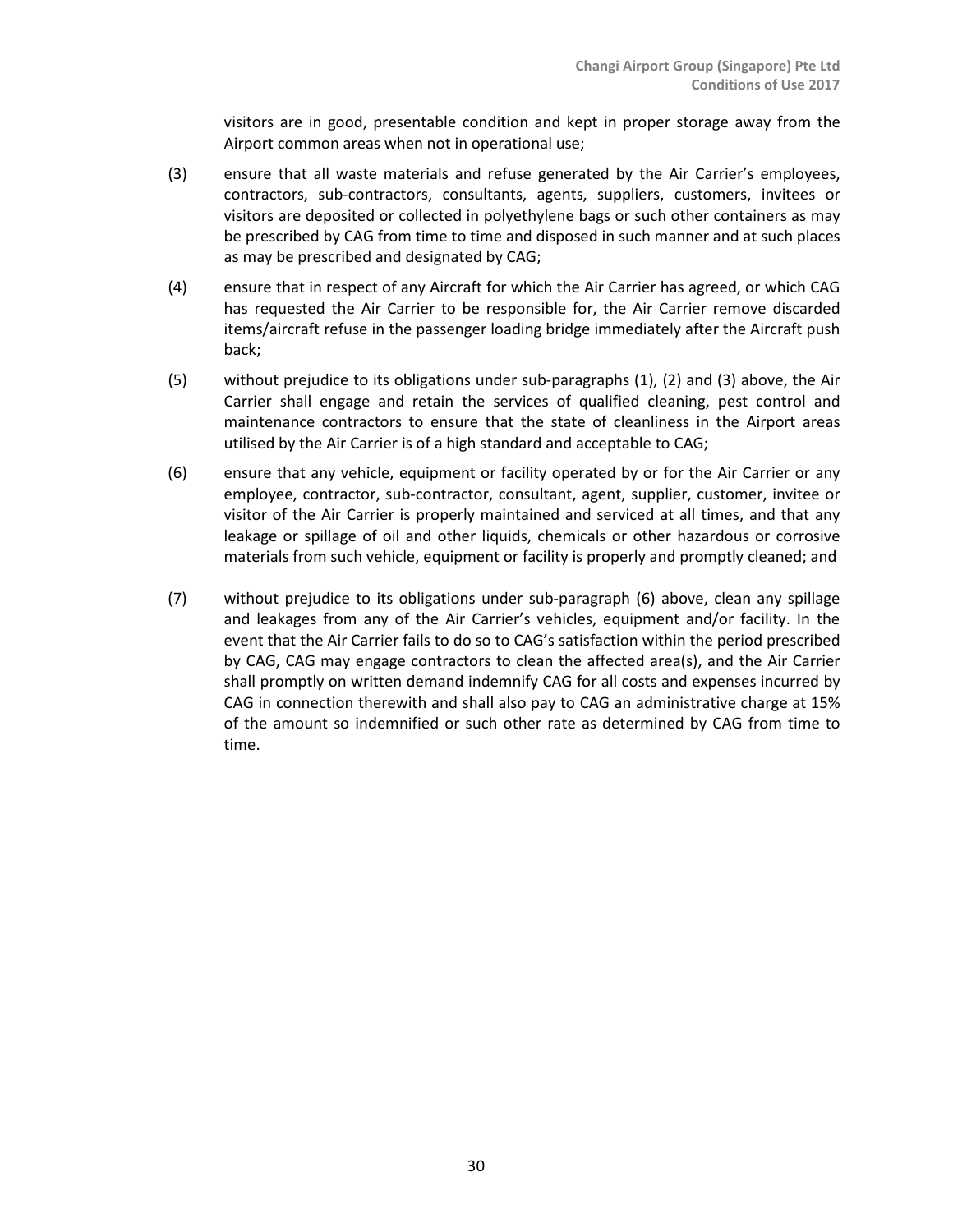## **SCHEDULE 1**

# **Information Requirements referred to in Specific Condition 8.1**

- 1. An Air Carrier shall, for the purposes of calculation and payment of Charges and other financerelated purposes, provide CAG with the following duly completed forms and information:
	- 1.1 Evidence relating to the Air Carrier's incorporation (e.g. certificate of incorporation), legal form of company/business, share capital, shareholdings, ownership, control structure, principal activities and principal place of business;
	- 1.2 Declaration form containing particulars of any Aircraft to be operated at the Airport, including:
		- (a) name of operator;
		- (b) Aircraft registration number;
		- (c) Aircraft type and series;
		- (d) maximum taxi-weight (as evidenced by aircraft flight manual or manufacturer's certificate and other supporting documents to be submitted as appropriate); and
		- (e) seating capacity;
	- 1.3 Airline Information Form (for airline and billing information);
	- 1.4 Airline's latest audited financial statements;
	- 1.5 Direct Debit Authorisation Form;
	- 1.6 CAG E-invoicing Account Form; and
	- 1.7 Passenger Uplift Summary Form, passenger manifests and/or Aircraft load sheet and/or electronic messages of passenger data, categories and manifests as specified by CAG including Load Data Message (LDM), Passenger Reconcile List (PRL), Inbound Connection List (ICL), Passenger Transfer Message (PTM) and Teletype Passenger Manifest (TPM).
- 2. All Air Carriers shall provide the required information at their own costs, and shall ensure the completeness and accuracy of the information provided. The provision of, and any update or amendment to, the required information shall be provided to CAG in a timely manner.
- 3. CAG reserves the right to update the contents of this Schedule 1 from time to time. Each Air Carrier shall provide the necessary information accordingly.

Should the above not be submitted or not be timely submitted, CAG shall have the right to base its Charges on the maximum taxi weight and maximum seating capacity for the aircraft type. Any refund of the Charges shall be at CAG's sole and absolute discretion.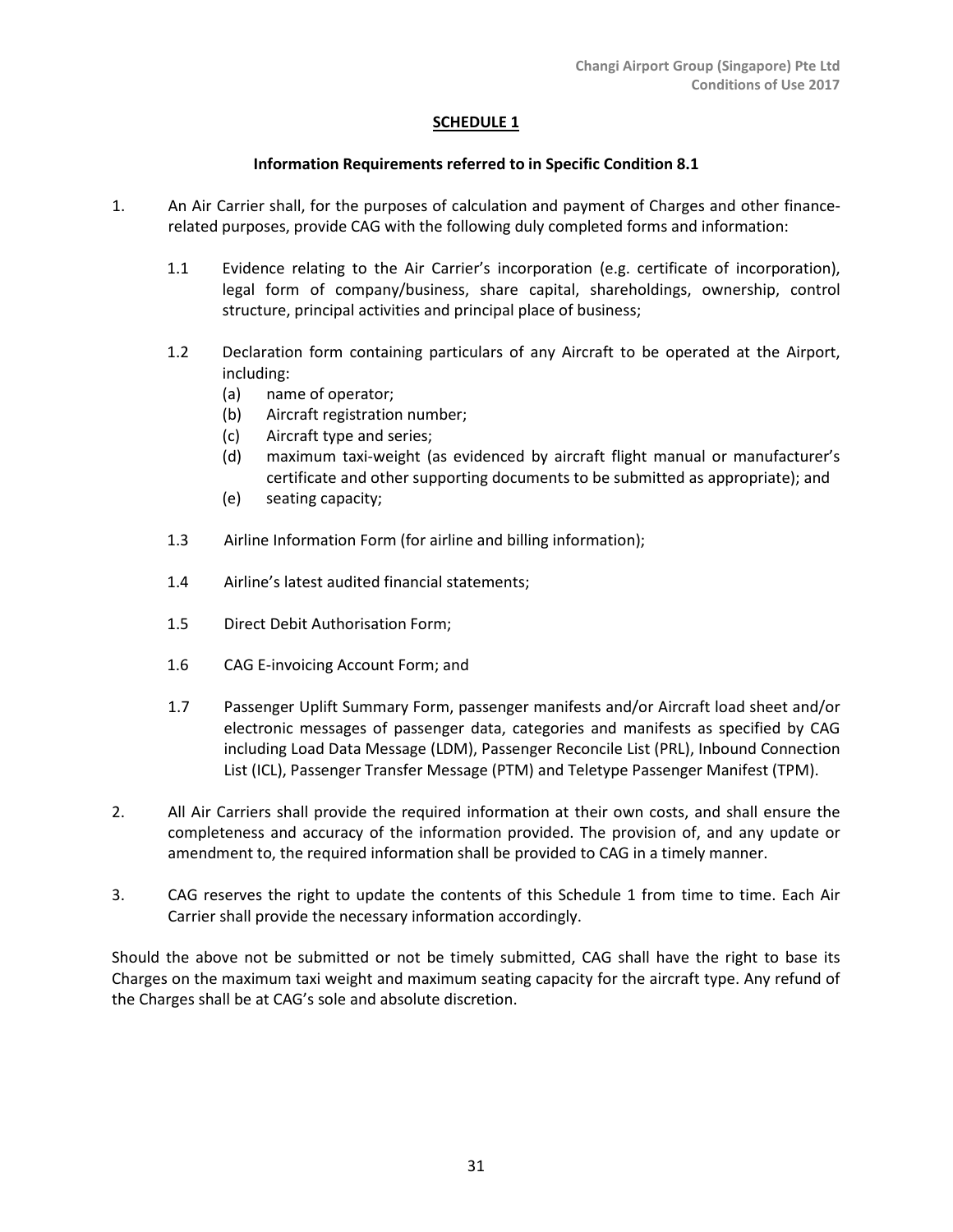# **SCHEDULE 2**

# **Details of information referred to in Specific Condition 8.5**

- 1. Each Air Carrier shall, on a real time basis, or as soon as reasonably possible after a flight event, notify CAG concerning all its arriving and departing Commercial Air Transport Operations. This notification shall include information pertaining to aircraft movement, aircraft load, bag messages, passenger and baggage transfers with their respective connecting flight details, etc..
- 2. In addition to the above, each Air Carrier shall also, on a daily basis, send a consolidated set of passenger and/or cargo data to CAG in soft copy, regarding each of its arriving and departing Commercial Air Transport Operations for the previous day. Such Commercial Air Transport Operations include scheduled, non-scheduled, chartered, executive, VIP, training, medivac and freighter flights. Should the Air Carrier be commercially engaged for the transportation of any military personnel, the Air Carrier shall indicate that the passenger falls under the Military Category. The data that is required to be submitted by each Air Carrier is set out below:

# 2.1. Flight Information

- (a) flight code and number;
- (b) actual date and time of arrival / departure;
- (c) scheduled date and time of arrival /departure;
- (d) arrival / departure indicator;
- (e) entire flight route sequence; e.g. LHR/SIN/CGK/SYD; and
- (f) flight category; e.g. scheduled, non-scheduled, chartered, executive, VIP, training, medivac, freighter, etc.

# 2.2. Passenger Information

- (a) passenger name;
- (b) class of travel; e.g. Economy, Business, First and etc.;
- (c) nationality; e.g. Singaporean and etc.;
- (d) gender; e.g. Male, Female;
- (e) age group; e.g. Adult, Child, Infant and etc.;
- (f) airport of embarkation;
- (g) airport of disembarkation;
- (h) category of passenger at local airport; e.g. OD, transit, transfer, infant, military, positioning crew, diplomats, not to land passengers etc.;
- (i) connecting flight code and number (for transit and transfer passengers); and
- (j) scheduled date and time for connecting flight.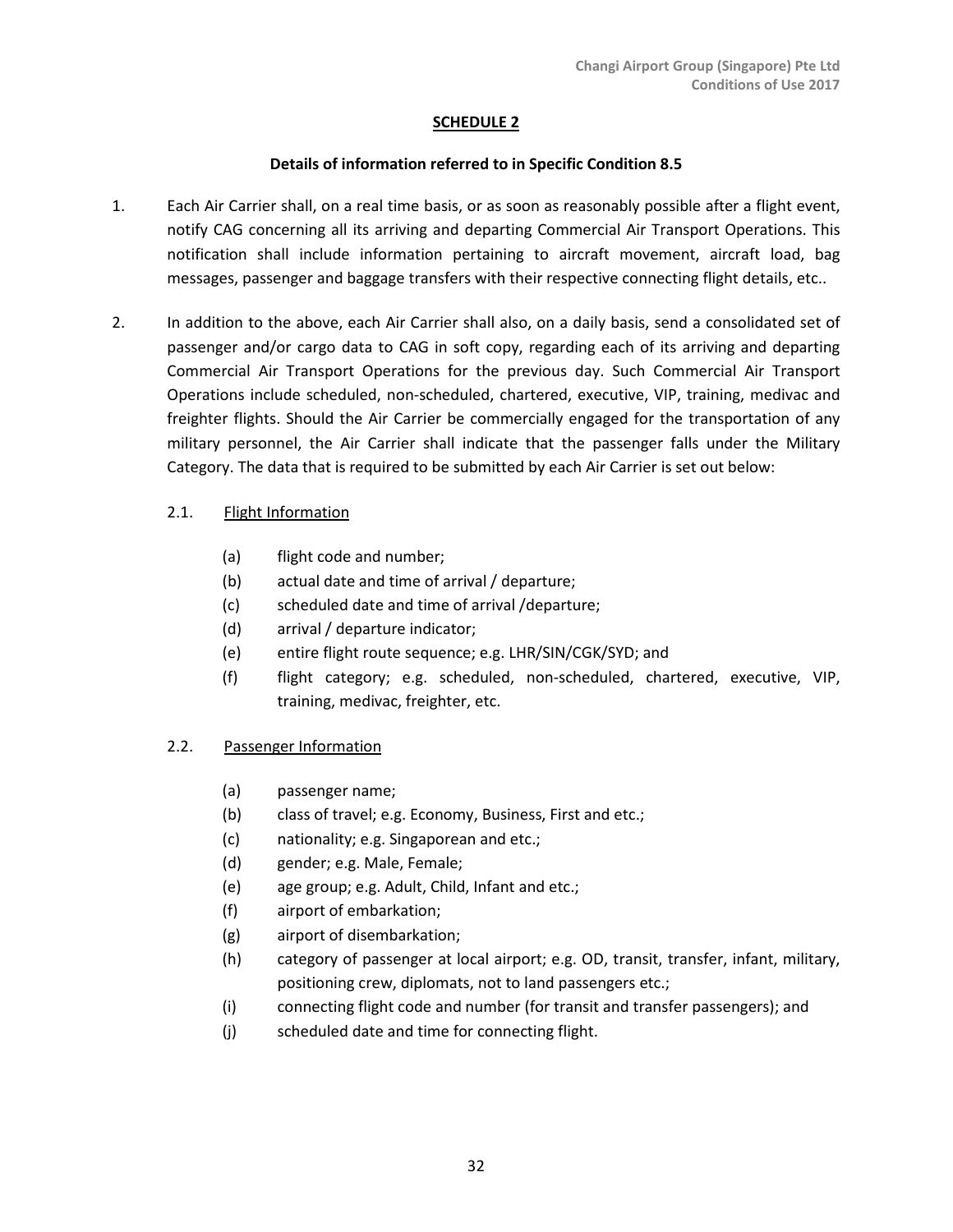# 2.3. Cargo Information

- (a) transshipment; e.g. Yes/No
- (b) type of commodity;
- (c) tonnage;
- (d) maximum tonnage capacity;
- (e) city of loading; and
- (f) city of unloading.

# 2.4. Baggage Information

# For flights arriving into SIN

- (a) number and details of terminating bags;
- (b) number and details of transfer bags, and to which flights; and
- (c) number and details of short-shipped bags (eg. bags which were supposed to be on this flight but were not).

# For flights departing from SIN

- (a) number and details of bags; and
- (b) number and details of short-shipped bags (eg. bags which were supposed to be on this flight but were not).
- 3. All Air Carriers shall ensure that all information provided above are accurate and shall provide the information at its own cost.
- 4. CAG reserves the right to update the contents of this Schedule 2 from time to time. Each Air Carrier shall provide the necessary information accordingly.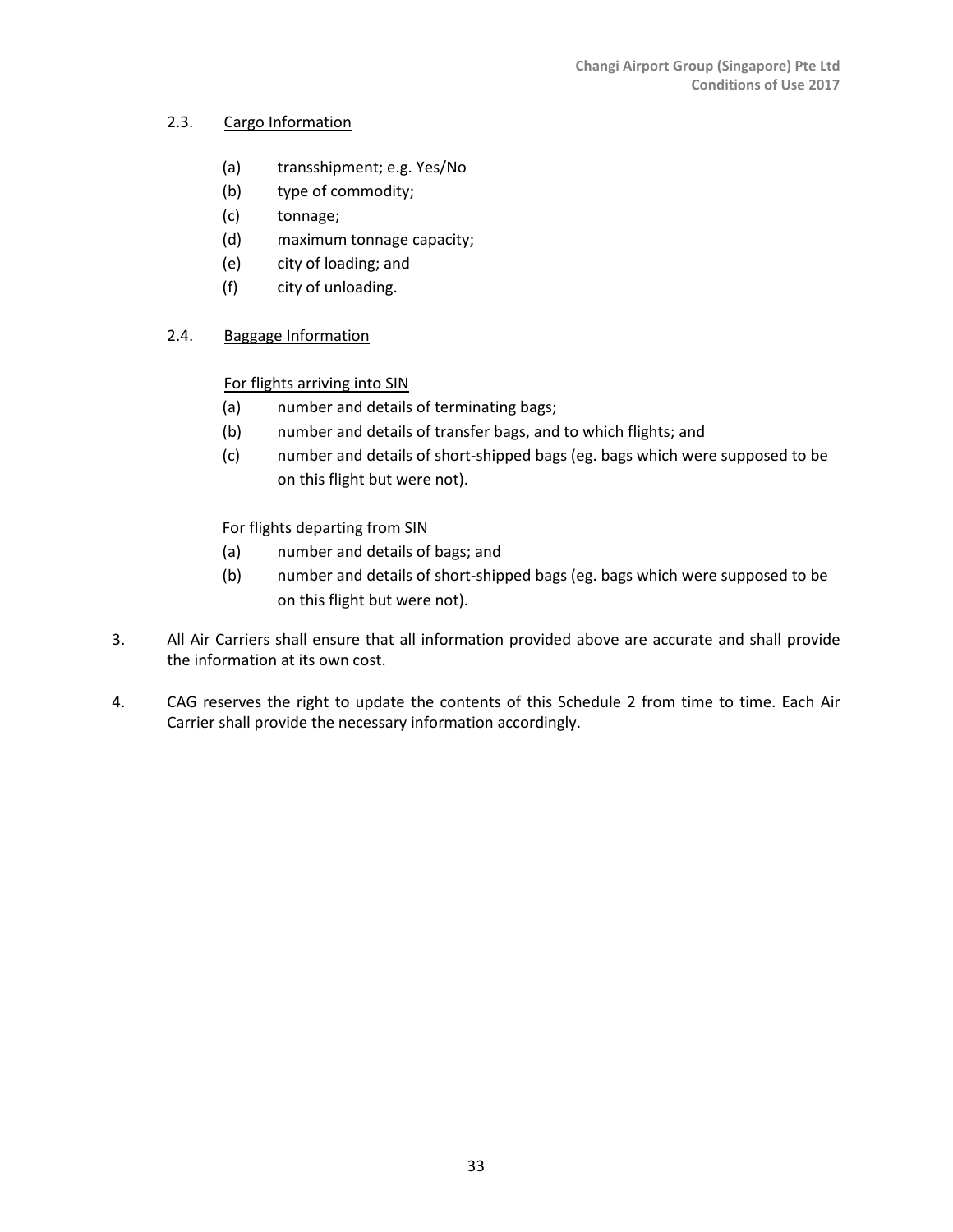#### **SCHEDULE 3**

#### **Information required from Air Carrier pursuant to Clause 13.1 of the Specific Conditions**

- 1. Telephone number of call centre (available 24/7) for the public to call.
- 2. Office telephone number, mobile number, facsimile number, email address and name of person to call for media related queries.
- 3. Office telephone number, mobile number, facsimile number, email address and name of emergency or crisis representative.
- 4. Name of appointed ground handling agent and office telephone number, mobile number, facsimile number, email address and name of emergency or crisis representative of ground handling agent.
- 5. Plans on management of passengers.
- 6. Plans on management of next of kin.
- 7. Plans on management of media queries.
- 8. Information regarding how the call centre will be manned and managed and whether it would be based in Singapore or in the home country of the Air Carrier.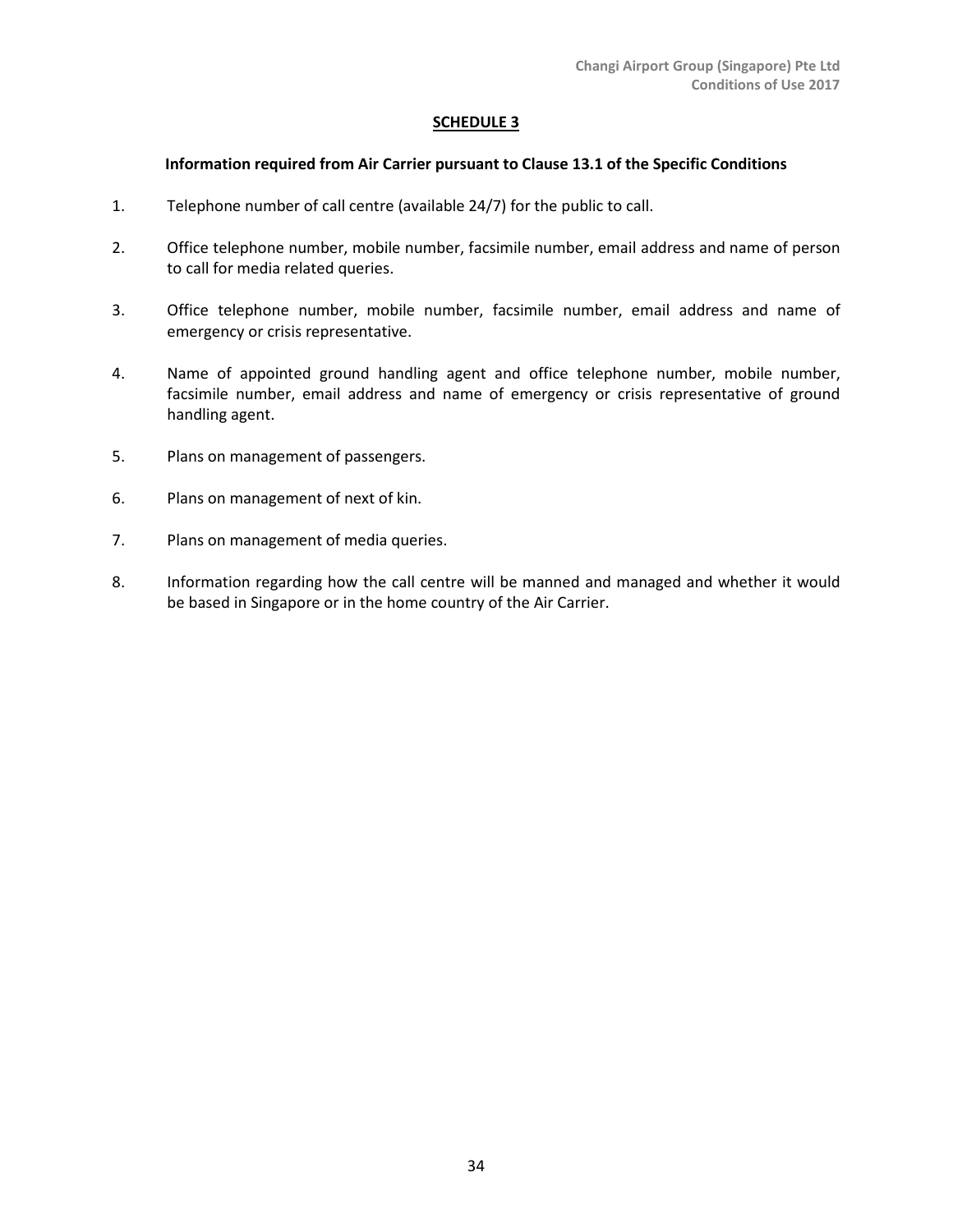## **SCHEDULE 4**

#### **Environment**

Each User shall adhere to all applicable environmental related legislation of Singapore while carrying out its activities in the Airport. Users who engage subcontractors to carry out works on its behalf are to ensure that the latter comply with such legislation. As part of CAG's efforts to minimise pollution and conserve resources, Users are also required to comply with the requirements set out herein.

Users shall cooperate with CAG in minimising pollution and conserving resources while carrying out works in the Airport. Wherever necessary, Users may at times be requested by CAG to furnish relevant environmental related data or information of its operations to assist in the monitoring of CAG's environmental performance.

# **Waste & Recyclables**

- 1. Users are to separate recyclable waste into the specified categories so as to enable recyclable waste including materials such as paper, cardboard and plastic, to be properly recycled.
- 2. Users are to keep the Airport's premises free from accumulation of waste materials. Upon completion of any works that results in general and/or toxic industrial waste, a licensed waste contractor shall be engaged by Users to remove promptly from all premises all surplus and waste materials and debris. Small quantity of general waste however may be disposed of at the Airport's appropriate waste bins.
- 3. Users who dispose of waste themselves are obliged to provide suitable containers at their own costs for separation and storing of recyclables. Users disposing of waste themselves are required to provide the amount and produce monthly receipts for the amount of the general and/or toxic industrial waste disposed and recyclables collected, when requested by CAG.
- 4. Users are to ensure there is no discharge of oil, chemical waste, sewage or other toxic substances into any drain or land. Users are to be responsible for the clean-up of any discharge or spillage of any oil, chemical waste, sewerage or other substances in the Airport, in accordance with the proper procedures as required under applicable laws, rules or regulations or by CAG.
- 5. CAG reserves the right but is not obliged to audit the Users to ensure that chemical and/or general waste are properly disposed in accordance with the applicable laws, rules or regulations. The right to audit does not in any way absolve the environmental liabilities and responsibilities of the Users as set out in this Contract or under any applicable laws, rules or regulations.

## **Water**

1. Users are encouraged to install water saving fixtures to reduce water consumption. Where potable water is not required, Users are encouraged to use industrial water where the requisite piping is available.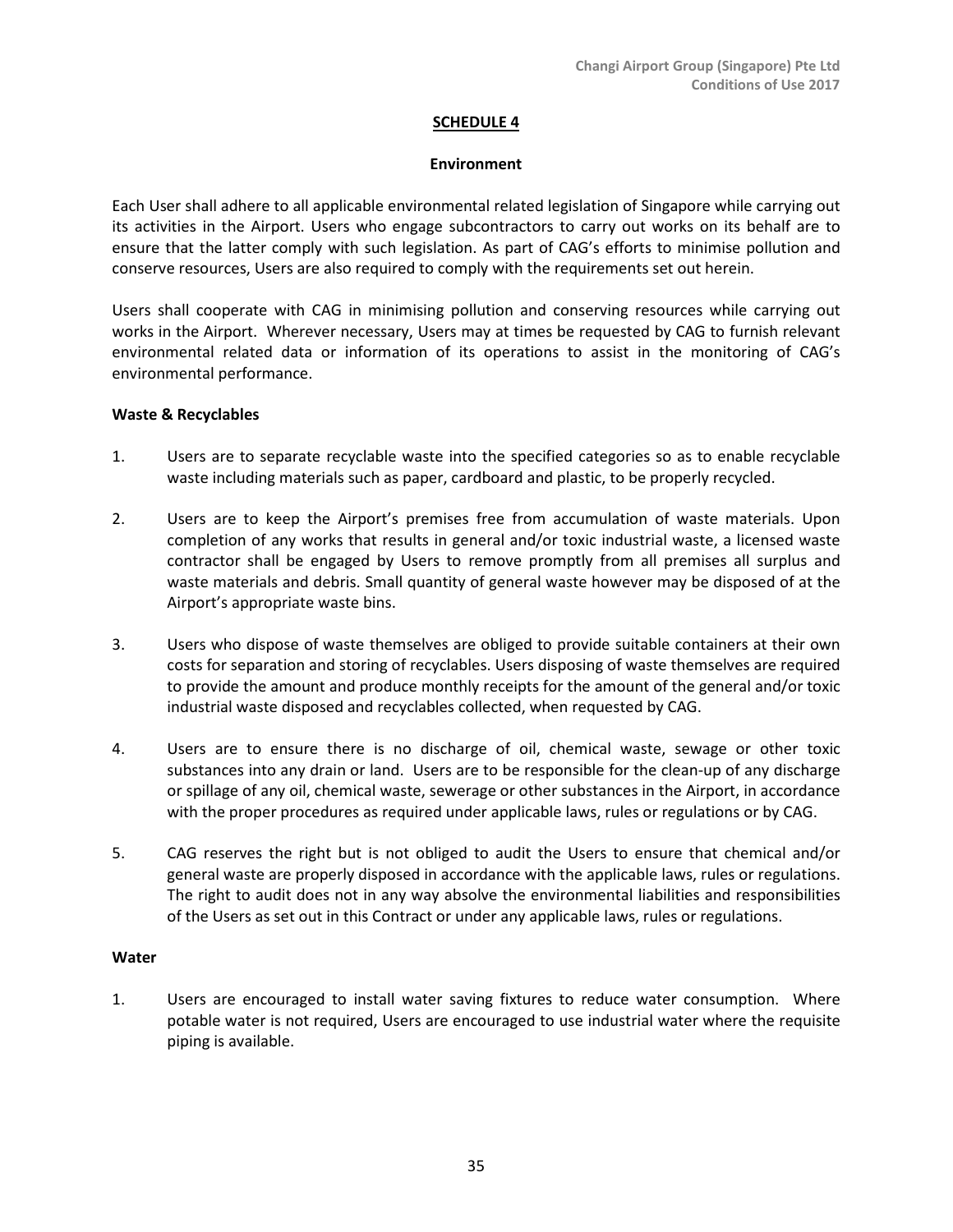#### **Energy**

1. Users are encouraged to opt for energy-efficient products when procuring devices, machinery and lighting for their renovation and business activities. CAG reserves the right to request for modifications should any existing fixtures be considered to be excessively inefficient with the advent of new energy-saving technologies.

#### **Chemical Handling**

- 1. Users are to furnish a Material Safety Data Sheet (MSDS) for any industrial chemicals (if applicable) to CAG before delivery or transport to, or use at the Airport. For any subsequent delivery or use of the same chemical substances, no MSDS is required unless there are changes in the MSDS. Users are required to forward any revision to the MSDS to CAG within 14 days of such revision.
- 2. Users are to provide necessary control measures in order to prevent environmental pollution, e.g. secondary containment for storing chemical containers, spillage kit for responding to minor chemical spillage, documented specific environmental control procedures etc.
- 3. Where available, Users are encouraged to use environmentally-friendly chemicals for their activities including cleaning and washing.
- 4. Separate conditions in accordance with statutory requirements apply to the handling, transport, treatment and storage of hazardous goods and substance. Goods and substances that present a fire or explosion hazard, combustible liquids or gases, radioactive substances chemical or other environmentally hazardous goods and substances have to be stored in dedicated containers, lockers and rooms and protected from unauthorised access.

#### **Air Quality**

1. Users shall ensure that there is no continuous emission of black smoke from vehicles or other petrol/diesel driven equipment in the Airport.

#### **Communications**

- 1. Users shall inform their employees and subcontractors about CAG's requirements set out in this Schedule.
- 2. Users shall give immediate notice of emergency incidents (e.g fires, chemical spills) to the Airport Emergency Services at 6541 2525.
- 3. Users shall participate in the emergency response drills conducted by CAG.
- 4. Emergency contact numbers are to be made readily available and communicated to employees and subcontractors of Users.
- 5. Users shall report any incidents that lead to negative environmental impact to CAG.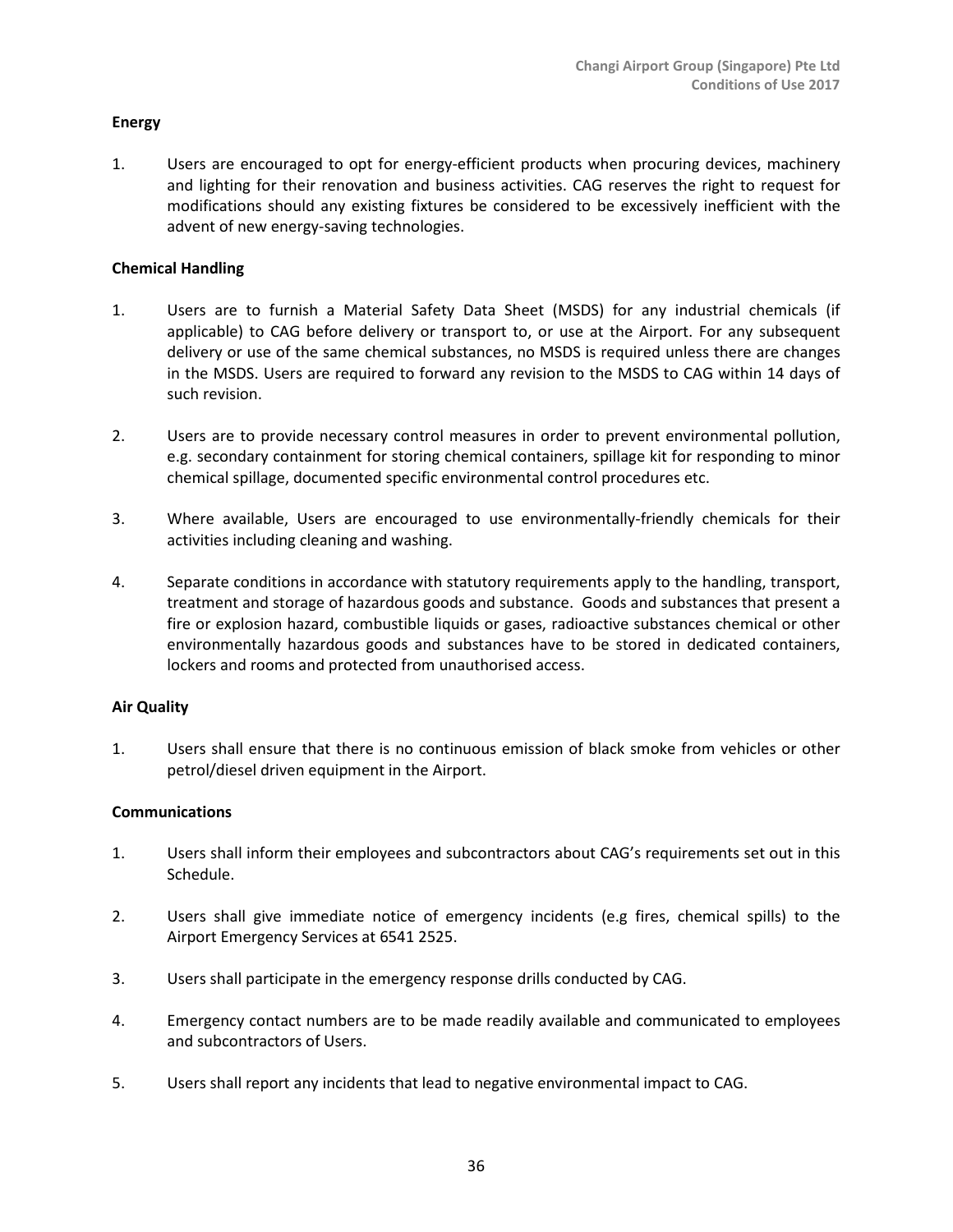- 6. All specialised machinery and equipment brought into the Airport shall be tested and certified by the relevant authorities (where applicable).
- 7. Users shall deploy competent and trained personnel at all times and produce relevant authorisation certificate(s) related to the work activities of its employees upon request by CAG.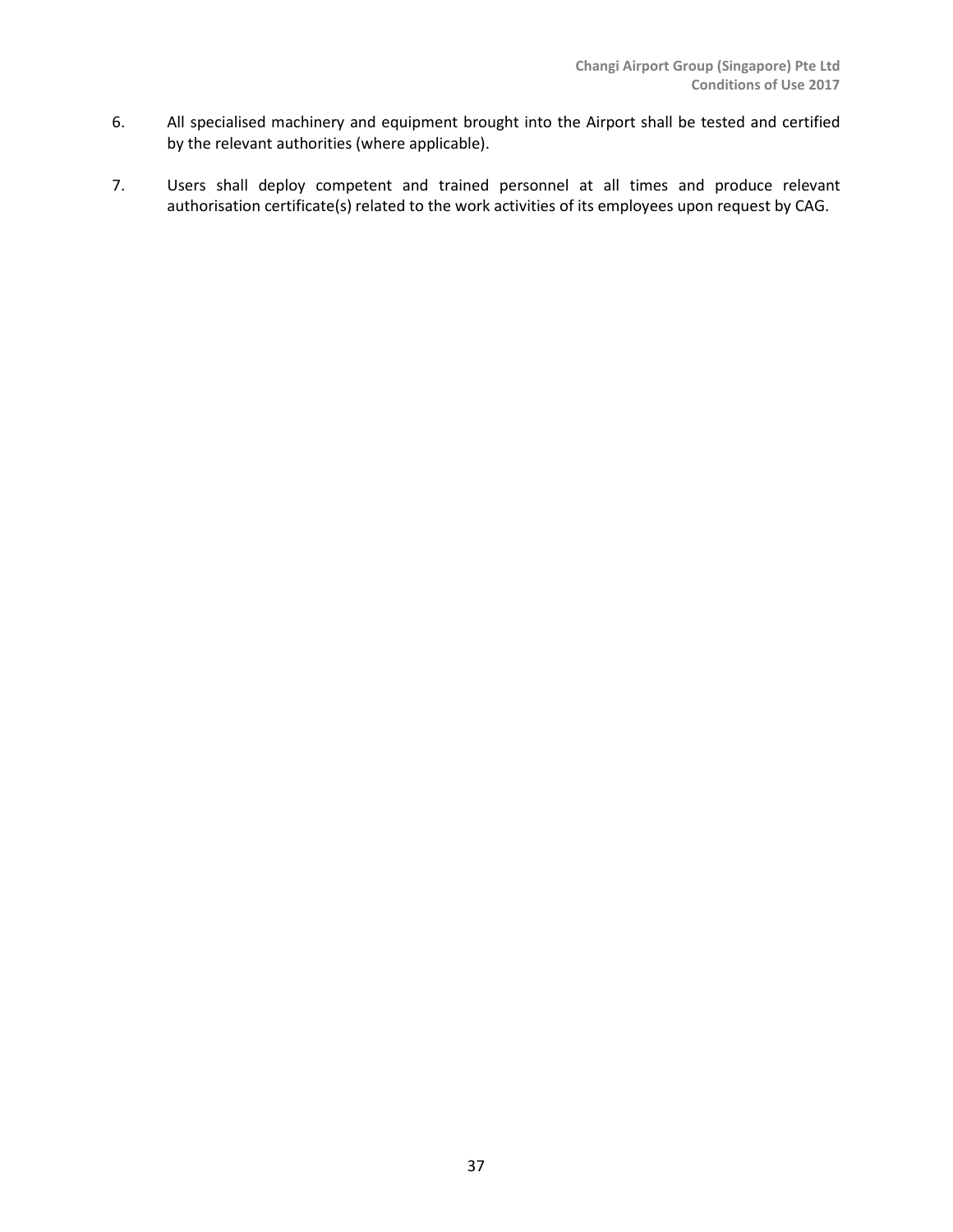# **SCHEDULE 5**

## **Aircraft Maintenance Services**

Aircraft Maintenance Services shall mean the following:

# **(1) Line maintenance**

Line maintenance is any maintenance that must be carried out before flight to ensure that the Aircraft is fit for the intended flight. Line maintenance may generally include, but not limited to:

- 1.1 Troubleshooting;
- 1.2 Defect rectification;
- 1.3 Component replacement with use of external test equipment if required;
- 1.4 Scheduled maintenance and/or checks including visual inspections which will detect obvious unsatisfactory conditions/discrepancies but do not require extensive in depth inspection. It may also include internal structure, systems and power plant items which are visible through quick opening access panels/doors; and
- 1.5 Minor repairs which do not require extensive disassembly and can be accomplished by simple means.

# **(2) Routine Services**

- 2.1 Perform line inspection in accordance with an Air Carrier's current instructions.
- 2.2 Enter in the Aircraft log and sign for the performance of the line inspection.
- 2.3 Enter remarks in the Aircraft log regarding defects observed during the inspection.
- 2.4 Perform pre-flight check immediately before departure of Aircraft.
- 2.5 Provide skilled personnel to assist the flight crew or ground staff in the performance of line inspection.

## **(3) Non-routine Services**

- 3.1 Rectify defects entered in the Aircraft log as reported by the crew or revealed during the inspection, to the extent requested by the Air Carrier.
- 3.2 Enter in the Aircraft log and sign for the rectification action taken.
- 3.3 Report technical irregularities and actions taken to the Air Carrier's maintenance base in accordance with the Air Carrier's instructions.
- 3.4 Maintain the Air Carrier's technical manuals, handbooks, catalogues, etc.
- 3.5 Provide engineering facilities, tools and special equipment to the extent possible within reasonable means.

# **(4) Material Handling**

- 4.1 (a) Obtain Customs clearance for and
	- (b) administer an Air Carrier's spare parts, power plants and/or equipment.
- 4.2 Provide periodic inspection of the Air Carrier's spare parts and/or spare power plant.